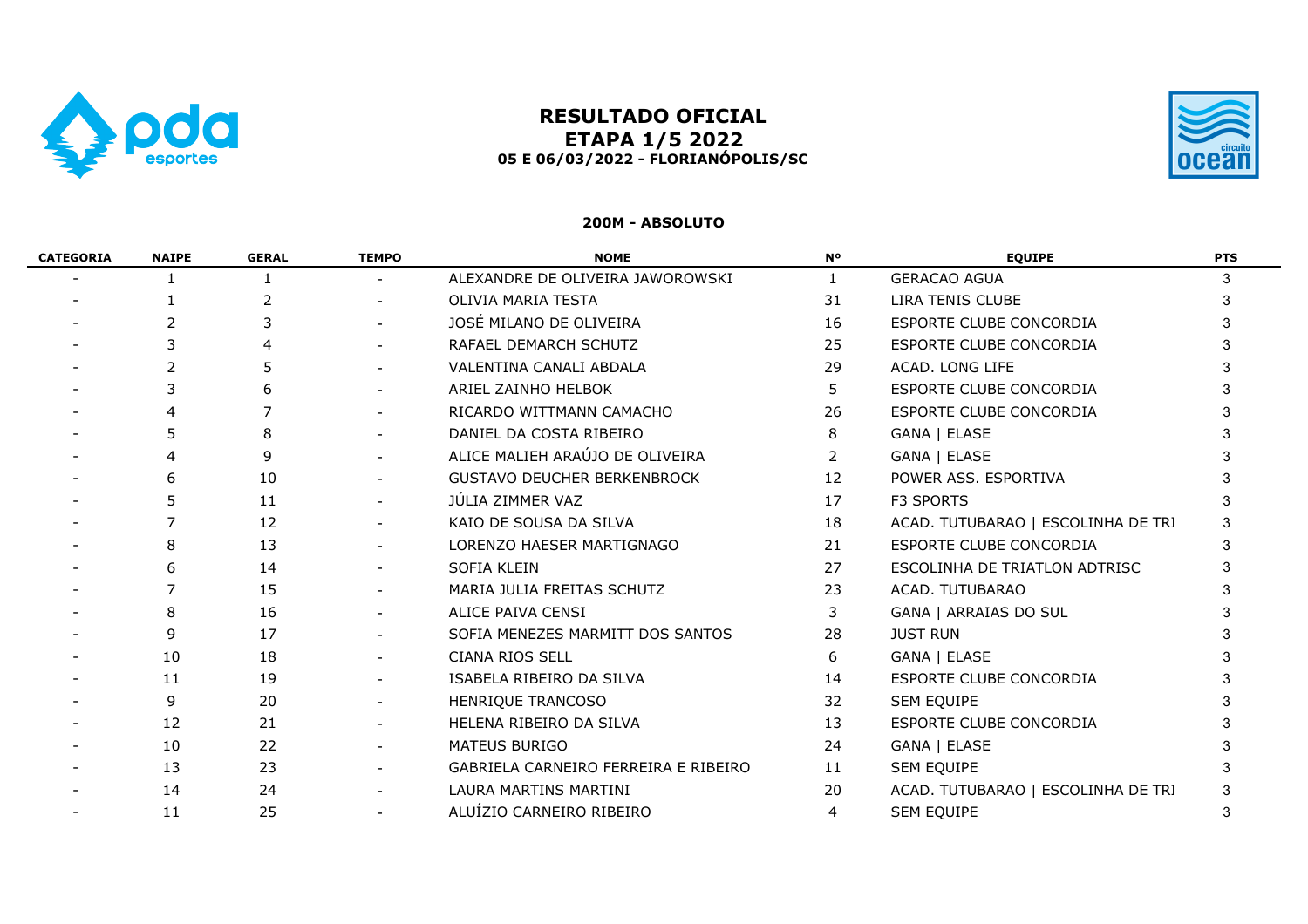|  | 26 | JULIA HULTMANN MARQUART  | GANA   ELASE          |  |
|--|----|--------------------------|-----------------------|--|
|  |    | LARA PAIVA CENSI         | GANA   ARRAIAS DO SUL |  |
|  | 28 | ISADORA SAMPAIO FERREIRA | GANA   ELASE          |  |

#### **750M - FEMININO**

| <b>CATEGORIA</b>  | <b>NAIPE</b>   | <b>GERAL</b> | <b>TEMPO</b> | <b>NOME</b>                | <b>N°</b> | <b>EQUIPE</b>                   | <b>PTS</b> |
|-------------------|----------------|--------------|--------------|----------------------------|-----------|---------------------------------|------------|
| <b>GERAL</b>      |                |              |              |                            |           |                                 |            |
|                   | 1              | 9            | 15'08,913    | MARCELLA DIEDRICHS PIMPAO  | 229       | <b>CLUBE CURITIBANO</b>         | 30         |
|                   | $\overline{2}$ | 15           | 16'22,819    | LUANA BORDIN BUARQUE       | 204       | <b>TREINO TRAVESSIAS</b>        | 28         |
|                   | 3              | 18           | 16'47,163    | OLIVIA MARIA TESTA         | 283       | LIRA TENIS CLUBE                | 26         |
|                   | 4              | 19           | 16'54,757    | MARTINA MILANO DE OLIVEIRA | 260       | ESPORTE CLUBE CONCORDIA         | 24         |
|                   | 5              | 22           | 17'25,444    | <b>CRISTINE FLACH</b>      | 60        | JAMES TRAINING TEAM             | 22         |
| <b>10-13 ANOS</b> |                |              |              |                            |           |                                 |            |
| 1                 | 6              | 23           | 17'36,444    | LIVIA FERNANDES DA SILVA   | 199       | <b>GREMIO NAUTICO UNIAO</b>     | 20         |
| 2                 | 31             | 78           | 24'26,288    | LUISA MARTINS DA SILVA     | 385       | ATN TUBARAO   CLUBE DE CAMPO    | 18         |
| 3                 | 33             | 83           | 25'08,803    | <b>CRISTAL TRINDADE</b>    | 56        | MÁRCIA                          | 16         |
| <b>14-16 ANOS</b> |                |              |              |                            |           |                                 |            |
| 1                 | 28             | 68           | 22'21,038    | <b>JOANA DOMINGUES</b>     | 165       | ESPORTE CLUBE CONCORDIA         | 20         |
| $\overline{2}$    | 32             | 81           | 24'58,022    | LAIANE SILVA               | 192       | ESPORTE CLUBE CONCORDIA         | 18         |
| <b>17-19 ANOS</b> |                |              |              |                            |           |                                 |            |
| $\mathbf{1}$      | 8              | 28           | 18'43,538    | RAISSA SOFKA MAZZI         | 303       | ESPORTE CLUBE CONCORDIA         | 20         |
| 2                 | 18             | 46           | 20'55,944    | ELOISA FERMINO             | 96        | ESPORTE CLUBE CONCORDIA         | 18         |
| <b>20-24 ANOS</b> |                |              |              |                            |           |                                 |            |
| $\mathbf{1}$      | 15             | 43           | 20'34,819    | NATÁLIA MEDEIROS TEIXEIRA  | 274       | GANA   ELASE                    | 20         |
| 2                 | 16             | 44           | 20'39,788    | MARIA LUIHSE GALVÃO        | 247       | SEM EQUIPE                      | 18         |
| 3                 | 21             | 56           | 21'33,319    | VICTÓRIA SWINKA BOEHM      | 361       | <b>CLUBE CURITIBANO</b>         | 16         |
| 4                 | 22             | 57           | 21'36,163    | RENATA GABRIELLE SOFKA     | 311       | ESPORTE CLUBE CONCORDIA         | 14         |
| 5                 | 23             | 58           | 21'38,788    | THAÍS ALCARÁ LUCHTENBERG   | 350       | ESPORTE CLUBE CONCORDIA         | 12         |
| <b>30-34 ANOS</b> |                |              |              |                            |           |                                 |            |
| 1                 | $\overline{7}$ | 24           | 17'39,428    | LARISSA SHIROKY SCHUBERT   | 193       | POWER ASS. ESPORTIVA            | 20         |
| $\overline{2}$    | 9              | 33           | 19'25,991    | FABIOLA REINERT            | 107       | GANA   ELASE                    | 18         |
| 3                 | 14             | 42           | 20'32,960    | ANA PAULA RUFFATTO         | 15        | ESCALA VIRTUAL                  | 16         |
| 3                 | 34             | 84           | 25'21,522    | GABRIELA CAVALIERI         | 128       | ATN TUBARAO   CLUBE 29 DE JUNHO | 14         |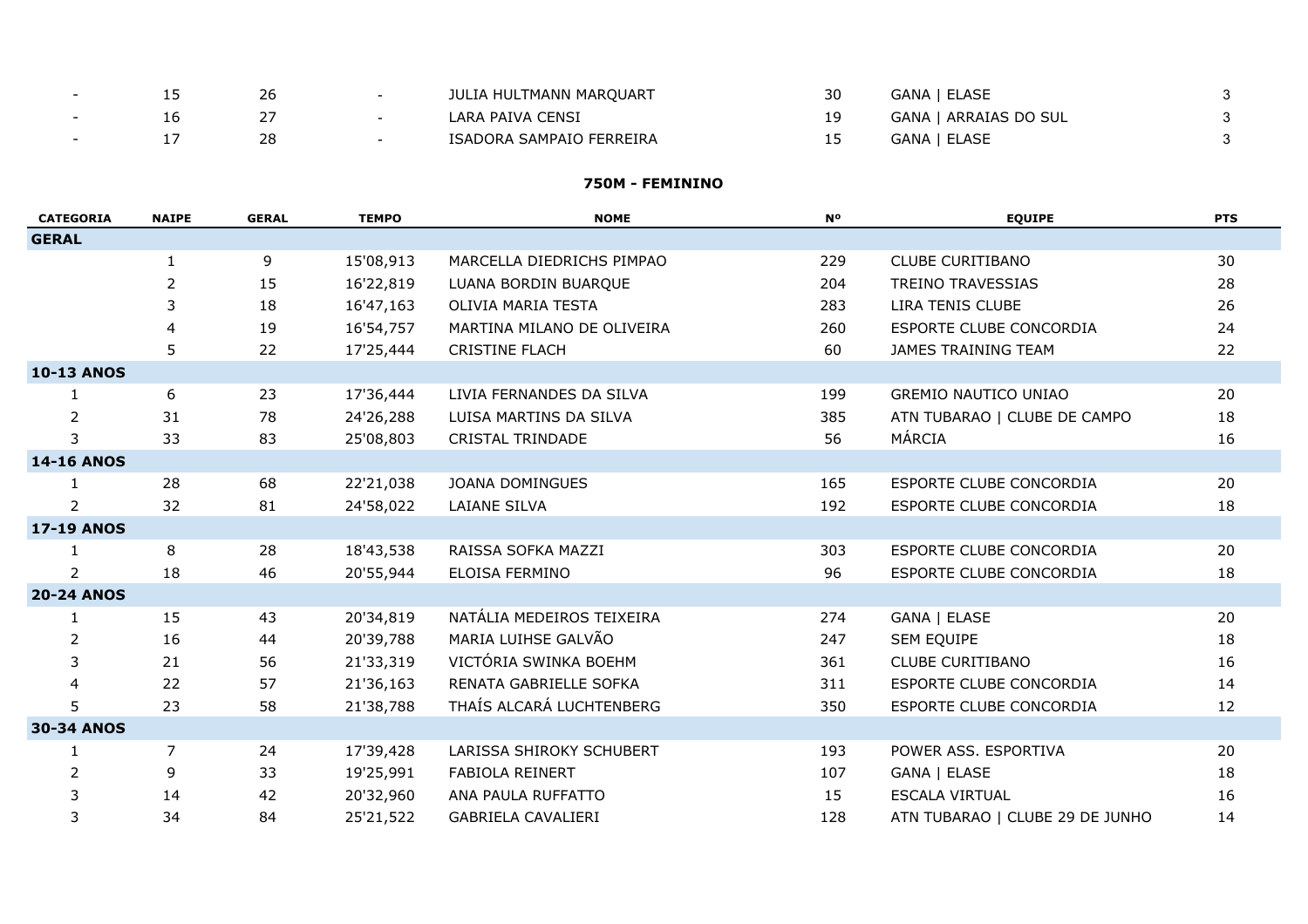| <b>35-39 ANOS</b>         |              |              |              |                                    |                |                                 |            |
|---------------------------|--------------|--------------|--------------|------------------------------------|----------------|---------------------------------|------------|
| $\mathbf{1}$              | 17           | 45           | 20'54,194    | MARIANI SANTOS BAASCH              | 251            | TREINO TRAVESSIAS               | 20         |
| $\overline{2}$            | 25           | 64           | 22'14,725    | TELMA SUMAIA BARROS CRUZ           | 349            | NADOVILLE                       | 18         |
| 3                         | 38           | 91           | 34'04,678    | JULIA MEIRELLES                    | 185            | <b>TREINO TRAVESSIAS</b>        | 16         |
| <b>40-44 ANOS</b>         |              |              |              |                                    |                |                                 |            |
| $\mathbf{1}$              | 11           | 38           | 20'22,538    | <b>JANA MACEDO</b>                 | 162            | TREINO TRAVESSIAS               | 20         |
| $\overline{2}$            | 13           | 41           | 20'30,553    | AYGARA CRISTINA VIEIRA             | 31             | ESPORTE CLUBE CONCORDIA         | 18         |
| 3                         | 19           | 47           | 21'00,772    | SAMANTA LOPES BERGE                | 336            | <b>TREINO TRAVESSIAS</b>        | 16         |
| 4                         | 24           | 60           | 21'47,991    | FABIANA BORBA ZAGO                 | 398            | ASSOCIAÇÃO LEOPOLDINA JUVENIL   | 14         |
| 5                         | 29           | 71           | 22'35,257    | LIZANDRA BOTTON MARION MORINI      | 200            | ATN TUBARAO   CLUBE 29 DE JUNHO | 12         |
| <b>45-49 ANOS</b>         |              |              |              |                                    |                |                                 |            |
| 1                         | 12           | 39           | 20'28,038    | LUCIANA AMORIM                     | 213            | <b>ENDURANCE ON</b>             | 20         |
| $\overline{2}$            | 27           | 67           | 22'18,178    | ELOAH SUZANE CRISTOFOLINI          | 94             | GANA   ELASE                    | 18         |
| 3                         | 30           | 72           | 22'40,132    | DANIELA DE OLIVEIRA CARDOZO BLANCO | 67             | GANA   ARRAIAS DO SUL           | 16         |
| 4                         | 37           | 89           | 29'20,647    | OTTÁVIA ZAINHO HELBOK              | 285            | ESPORTE CLUBE CONCORDIA         | 14         |
| 5                         | 39           | 93           | 36'14,241    | FABIANA DOS SANTOS LINHARES        | 103            | ESPORTE CLUBE CONCORDIA         | 12         |
| <b>50-54 ANOS</b>         |              |              |              |                                    |                |                                 |            |
| 1                         | 26           | 66           | 22'17,788    | <b>ADRIANA KUHN</b>                | $\overline{2}$ | <b>GREMIO NAUTICO UNIAO</b>     | 20         |
| $\overline{c}$            | 35           | 85           | 26'12,382    | CRISTINA BUENO ANIOLA              | 59             | GANA   ELASE                    | 18         |
| 3                         |              |              |              | DENISE DE OLIVIERA                 | 75             | POWER ASS. ESPORTIVA            | 16         |
| <b>55-59 ANOS</b>         |              |              |              |                                    |                |                                 |            |
| 1                         | 20           | 48           | 21'02,741    | MÁRCIA MEDEIROS                    | 235            | GANA   ELASE                    | 16         |
| $\overline{2}$            | 36           | 88           | 29'16,460    | <b>ELIANE MANSAN</b>               | 92             | ACAD. PEIXINHO AZUL             | 14         |
| <b>60-64 ANOS</b>         |              |              |              |                                    |                |                                 |            |
| $\mathbf{1}$              | 10           | 34           | 19'28,085    | MARÍLIA CORSETTI                   | 252            | ASSOC. LEOPOLDINA JUVENIL       | 20         |
| <b>70-74 ANOS</b>         |              |              |              |                                    |                |                                 |            |
| 1                         | 40           | 94           | 36'16,913    | IRENE SOMMER BITTENCOURT           | 152            | <b>CLUBE CURITIBANO</b>         | 20         |
| <b>PCD FIS - ABSOLUTO</b> |              |              |              |                                    |                |                                 |            |
| $\mathbf{1}$              | 41           | 98           | 39'23,850    | ANDREA OLIVEIRA LYNCH - PCD FIS.   | 22             | <b>JUST RUN</b>                 | 20         |
| $\overline{2}$            | 42           | 99           | 43'21,851    | TATIANE CORSO GIOTTI - PCD FIS.    | 348            | SEM EQUIPE                      | 18         |
|                           |              |              |              | 750M - MASCULINO                   |                |                                 |            |
| <b>CATEGORIA</b>          | <b>NAIPE</b> | <b>GERAL</b> | <b>TEMPO</b> | <b>NOME</b>                        | <b>N°</b>      | <b>EQUIPE</b>                   | <b>PTS</b> |
|                           |              |              |              |                                    |                |                                 |            |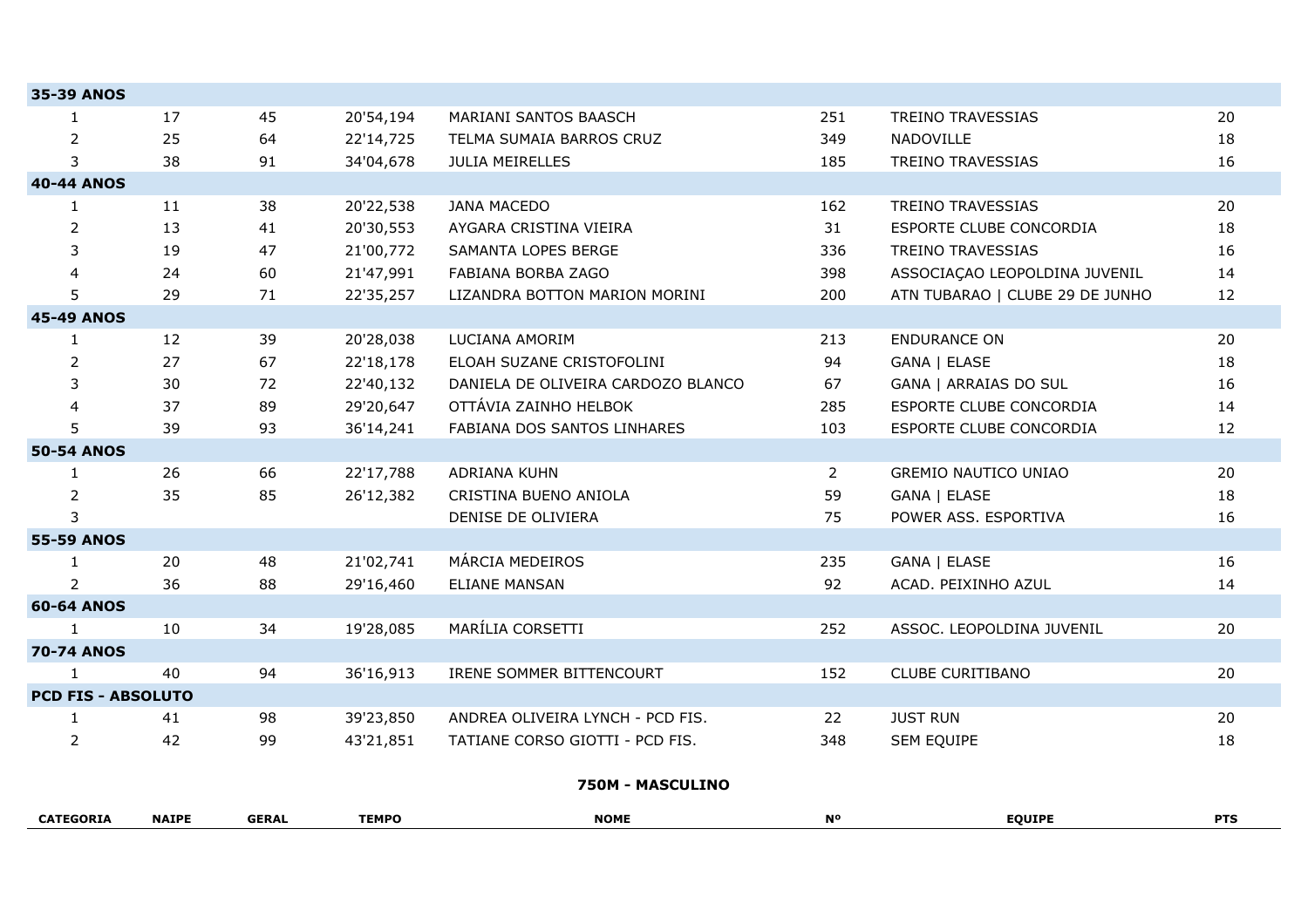| <b>GERAL</b>      |                |                |           |                                   |     |                                    |                |
|-------------------|----------------|----------------|-----------|-----------------------------------|-----|------------------------------------|----------------|
|                   | $\mathbf{1}$   | $\mathbf{1}$   | 13'11,772 | JOÃO VICENTE PEREIRA MARTINS      | 171 | <b>CLUBE CURITIBANO</b>            | 30             |
|                   | $\overline{2}$ | $\overline{2}$ | 13'25,866 | RICARDO DE LIMA CAVALCANTI        | 316 | ESPORTE CLUBE CONCORDIA            | 28             |
|                   | 3              | 3              | 13'48,850 | ROGERIO SCHEIDT MADER             | 329 | CLUBE CURITIBANO                   | 26             |
|                   | $\overline{4}$ | 4              | 14'03,522 | JOÃO VALENTE GOMES                | 170 | CO <sub>2</sub>                    | 24             |
|                   | 5              | 5              | 14'07,850 | RENATO LETIZIA GARCIA             | 314 | AQUATICOS   UNIAO                  | 22             |
| <b>10-13 ANOS</b> |                |                |           |                                   |     |                                    |                |
| 1                 | 16             | 20             | 16'56,975 | DENIC FERREIRA LACORTE            | 74  | <b>GREMIO NAUTICO UNIAO</b>        | 20             |
| $\overline{2}$    | 19             | 26             | 18'02,382 | PEDRO JOB PIGATTO                 | 293 | <b>GREMIO NAUTICO UNIAO</b>        | 18             |
| 3                 | 22             | 30             | 18'46,772 | JOSÉ MILANO DE OLIVEIRA           | 181 | ESPORTE CLUBE CONCORDIA            | 16             |
| 4                 | 26             | 36             | 19'43,444 | VINICIUS CUSTÓDIO DE SOUZA        | 363 | ATN TUBARAO   ACAD. VITAL          | 14             |
| 5                 | 34             | 54             | 21'28,944 | FELIPE BORGES RODRIGUES           | 109 | ATN TUBARAO   CLUBE 29 DE JUNHO    | 12             |
| 6                 | 38             | 62             | 21'52,225 | LUCCA BARRETO THOMÉ               | 212 | ACAD. TUTUBARAO   ESCOLINHA DE TRI | 10             |
| 7                 | 39             | 63             | 21'58,507 | BERNANRDO GUIMARAES A. ARAUJO     | 397 | TREINO TRAVESSIAS                  | 9              |
| 8                 | 42             | 70             | 22'30,663 | RAUL MARQUES ESTEVÃO              | 388 | ATN TUBARAO   ACAD. VITAL          | 8              |
| 9                 | 49             | 80             | 24'41,007 | LORENZO HAESER MARTIGNAGO         | 203 | ESPORTE CLUBE CONCORDIA            | $\overline{7}$ |
| <b>14-16 ANOS</b> |                |                |           |                                   |     |                                    |                |
| $\mathbf{1}$      | 10             | 11             | 15'30,303 | DIVONIR DOS SANTOS COSTA          | 79  | CENTRO DE NATACAO CAMBORIU         | 20             |
| $\overline{2}$    | 11             | 12             | 15'37,897 | MIGUEL VIANA VILELA               | 268 | ESPORTE CLUBE CONCORDIA            | 18             |
| 3                 | 15             | 17             | 16'39,882 | VICTOR HUGO DE ARAUJO METZGER     | 360 | ESPORTE CLUBE CONCORDIA            | 16             |
| $\overline{4}$    | 23             | 31             | 18'54,928 | ROGHER LUIZ DA SILVA              | 330 | ACAD. CORPO E ARTE                 | 14             |
| <b>17-19 ANOS</b> |                |                |           |                                   |     |                                    |                |
| 1                 | 30             | 50             | 21'11,335 | DAVI FERNANDES GERALDO DE MORAIS  | 71  | F3 SPORTS                          | 20             |
| $\overline{2}$    | 44             | 74             | 23'21,928 | OTHON VICENTE DE OLIVEIRA SCHMITT | 284 | CLUBE DOZE DE AGOSTO               | 18             |
| <b>20-24 ANOS</b> |                |                |           |                                   |     |                                    |                |
| 1                 | 40             | 65             | 22'17,444 | LUCA FERNANDES GERALDO DE MORAIS  | 206 | F3 SPORTS                          | 20             |
| $\overline{2}$    | 56             | 96             | 38'16,319 | VICENTE BIANQUINI DE LIMA         | 358 | ESPORTE CLUBE CONCORDIA            | 18             |
| <b>25-29 ANOS</b> |                |                |           |                                   |     |                                    |                |
| $\mathbf{1}$      | 20             | 27             | 18'33,100 | LUCAS HENRIQUE MARINHO DOS SANTOS | 210 | ATN TUBARAO   LAGUNA               | 20             |
| <b>30-34 ANOS</b> |                |                |           |                                   |     |                                    |                |
| $\mathbf{1}$      | 14             | 16             | 16'27,178 | YORTON SILVA                      | 372 | ÓTICAS LAURO - CAXIAS DO SUL       | 20             |
| $\overline{2}$    | 24             | 32             | 19'25,835 | GUILHERME MATOS DE ANDRADES       | 135 | <b>FRANK SILVESTRIN</b>            | 18             |
| 3                 | 29             | 49             | 21'03,444 | DANIEL DE OLIVEIRA E SOUZA        | 62  | SAPT - TORRES                      | 16             |
|                   |                |                |           |                                   |     |                                    |                |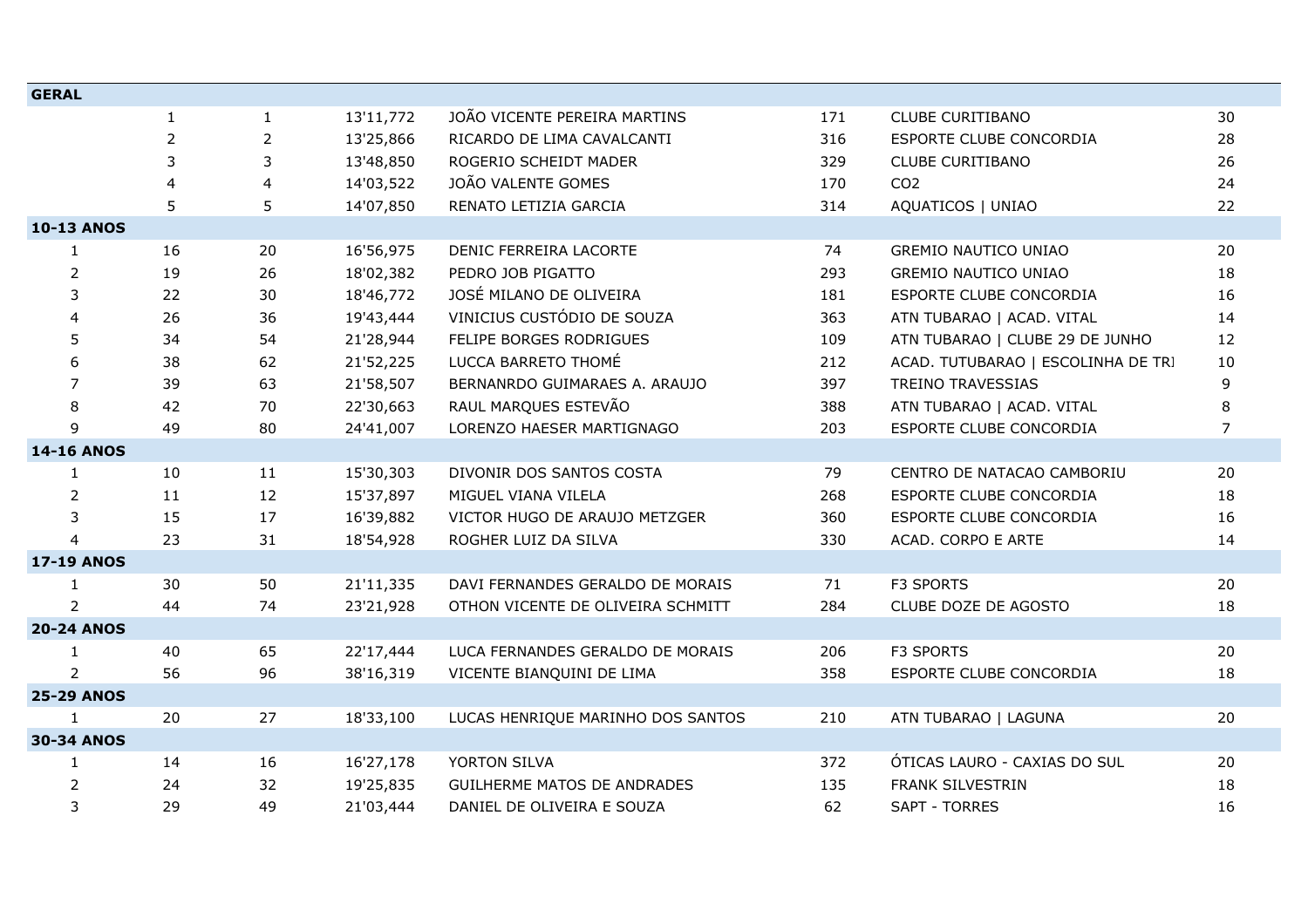| 4                 | 41             | 69             | 22'24,788 | JOSÉ KOSTETZER JR                | 179 | ATN TUBARAO   CLUBE 29 DE JUNHO | 14 |
|-------------------|----------------|----------------|-----------|----------------------------------|-----|---------------------------------|----|
| 35-39 ANOS        |                |                |           |                                  |     |                                 |    |
| 1                 | 9              | 10             | 15'20,272 | <b>BRUNO VILELA</b>              | 40  | <b>TENAZ</b>                    | 20 |
| $\overline{2}$    | 25             | 35             | 19'40,772 | DOUGLAS BRUCHADO                 | 81  | CORE ACADEMIA                   | 18 |
| 3                 | 36             | 59             | 21'45,819 | ROGER LUIZ DE QUADROS            | 326 | POWER ASS. ESPORTIVA            | 16 |
| 4                 | 50             | 82             | 25'05,600 | JOÃO PAULO LYRA                  | 168 | LOBO DO MAR                     | 14 |
| <b>40-44 ANOS</b> |                |                |           |                                  |     |                                 |    |
| $\mathbf{1}$      | $\overline{7}$ | $\overline{7}$ | 14'47,288 | RAPHAEL MARCOS BATISTA           | 305 | NEWPACE ASS. ESPORTIVA          | 20 |
| $\overline{2}$    | 12             | 13             | 15'42,913 | AUGUSTO CESAR CABRERA CRISTOFANO | 30  | CABRERA NAUTICA                 | 18 |
| 3                 | 27             | 37             | 19'50,507 | LUIZ ANTONIO FERNANDES GERALDO   | 222 | F3 SPORTS                       | 16 |
| 4                 | 33             | 53             | 21'18,835 | CARLOS CESAR CARVALHO            | 43  | ESPORTE CLUBE CONCORDIA         | 14 |
| 5                 | 35             | 55             | 21'31,553 | ROBERTO T. FELLINI               | 318 | CAN                             | 12 |
| 6                 | 46             | 76             | 24'18,819 | WAGNER MACHADO FELISBERTO        | 369 | ATN TUBARAO   CLUBE DE CAMPO    | 10 |
| 7                 | 51             | 86             | 26'25,444 | THIAGO SILVA COSTA               | 353 | MEDLEY ACADEMIA                 | 9  |
| 8                 | 53             | 90             | 33'48,272 | RODRIGO PEREIRA BRAGA            | 323 | TREINO TRAVESSIAS               | 8  |
| 9                 | 55             | 95             | 38'02,944 | LUCIANO GUERREIRO CALMON         | 218 | ATN TUBARAO   CLUBE 29 DE JUNHO | 7  |
| 10                | 57             | 97             | 38'21,835 | BRENO GERALDO DALL'OLMO          | 38  | AQUATICOS   R&M ASS. ESPORTIVA  | 6  |
| <b>45-49 ANOS</b> |                |                |           |                                  |     |                                 |    |
| 1                 | 6              | 6              | 14'21,038 | ANDRE LUIZ MEIRA OLIVEIRA        | 20  | GANA   ELASE                    | 20 |
| $\overline{2}$    | 18             | 25             | 17'56,710 | EDUARDO MORINI                   | 89  | ATN TUBARAO / CLUBE 29 JUNHO    | 18 |
| 3                 | 28             | 40             | 20'30,147 | <b>GIOVANNI GENOVESE</b>         | 130 | SEM EQUIPE                      | 16 |
| 4                 | 31             | 51             | 21'16,960 | MAURICIO RIBEIRO DA SILVA        | 265 | POWER ASS. ESPORTIVA            | 14 |
| 5                 | 37             | 61             | 21'49,178 | DALNEI CARVALHO DE ARAUJO        | 61  | SEM EQUIPE                      | 12 |
| 6                 | 48             | 79             | 24'36,663 | SANDRO SAMOR CARNEIRO            | 337 | <b>YES</b>                      | 10 |
| <b>50-54 ANOS</b> |                |                |           |                                  |     |                                 |    |
| $\mathbf{1}$      | 32             | 52             | 21'17,553 | JAMES PETER ABREU                | 161 | ENDURANCE4LIFE                  | 20 |
| $\overline{2}$    | 43             | 73             | 23'00,397 | JOAO FRANCISCO ANSCHAU DO AMARAL | 166 | LINDOIA TENIS CLUBE             | 18 |
| 3                 | 45             | 75             | 23'23,350 | ALCIONE VICENTE SCHMIDT          | 5   | CLUBE DOZE DE AGOSTO            | 16 |
| <b>55-59 ANOS</b> |                |                |           |                                  |     |                                 |    |
| $\mathbf{1}$      | 17             | 21             | 17'23,007 | ROBSON LUIZ SEVERINO             | 319 | ATN TUBARAO   CLUBE 29 DE JUNHO | 20 |
| 2                 | 21             | 29             | 18'44,194 | JORGE LUIS BRAGE NOZARI          | 175 | ACAD. PEIXINHO AZUL             | 18 |
| 3                 | 47             | 77             | 24'20,350 | ANACLETO FERRARI                 | 16  | ESPORTE CLUBE CONCORDIA         | 16 |
| 4                 | 52             | 87             | 29'01,553 | EDILSON BUENO PINTO              | 83  | ESCOLA DE NATACAO ENERGIA       | 14 |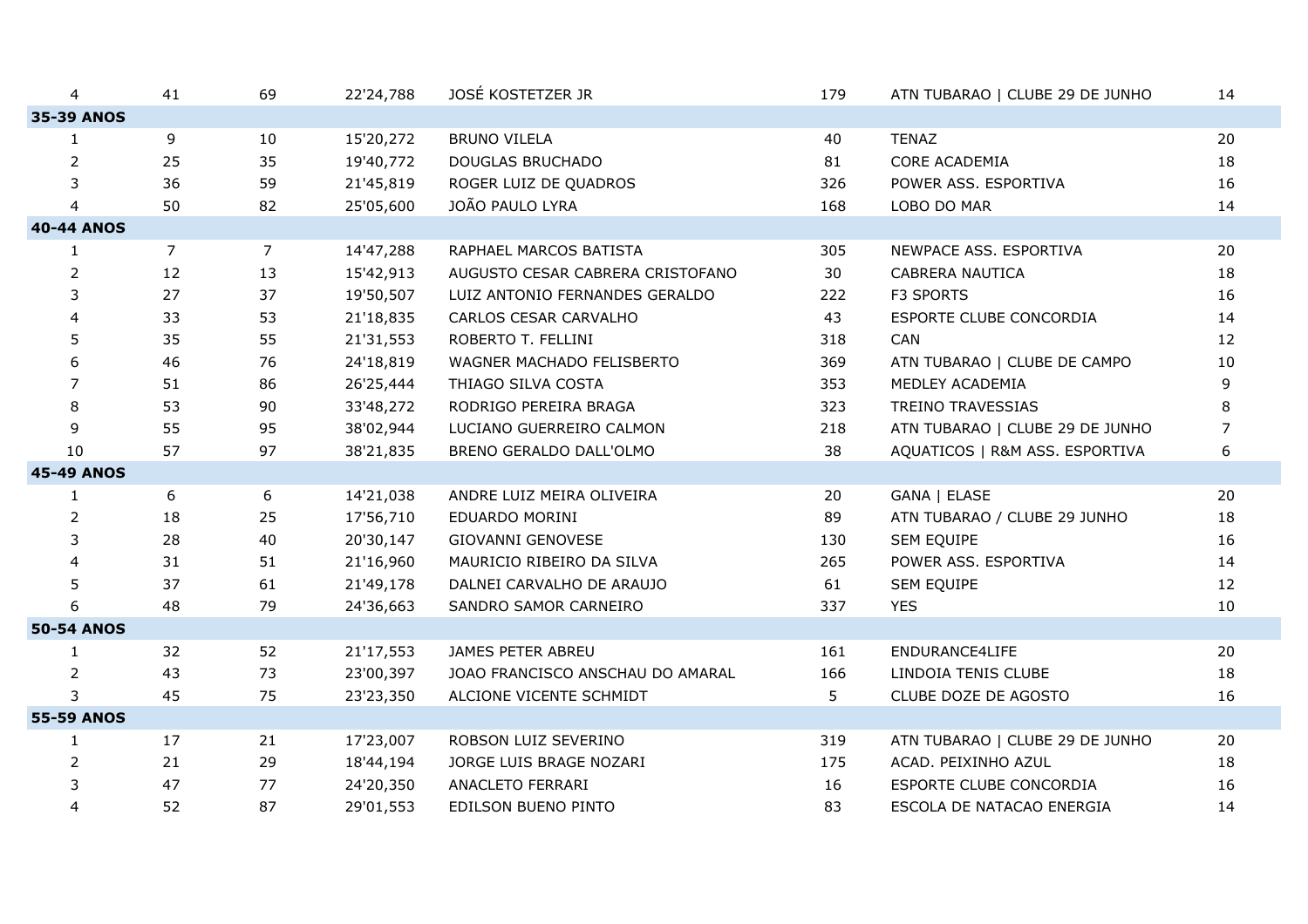| <b>65-69 ANOS</b> |    |    |           |                            |     |                           |    |
|-------------------|----|----|-----------|----------------------------|-----|---------------------------|----|
|                   |    |    | 15'07,116 | SERGIO RICHTER             | 340 | ASSOC. LEOPOLDINA JUVENIL | 20 |
|                   |    | 14 | 16'06,600 | FRANCISCO JOSE FRUET FILHO | 394 | CLUBE CURITIBANO          | 18 |
| <b>80-84 ANOS</b> |    |    |           |                            |     |                           |    |
|                   | 54 | 92 | 34'26,428 | ANTONIO MACHADO            | 27  | POWER ASS, ESPORTIVA      | 20 |

#### **1.500M - FEMININO**

| <b>CATEGORIA</b>  | <b>NAIPE</b>   | <b>GERAL</b> | <b>TEMPO</b> | <b>NOME</b>                        | <b>N°</b> | <b>EQUIPE</b>                   | <b>PTS</b> |
|-------------------|----------------|--------------|--------------|------------------------------------|-----------|---------------------------------|------------|
| <b>GERAL</b>      |                |              |              |                                    |           |                                 |            |
|                   | 1              | 15           | 29'09,678    | ELOISA AVELINO DE OLIVEIRA         | 95        | <b>ATN TUBARAO</b>              | 30         |
|                   | $\overline{2}$ | 20           | 30'49,663    | BEATRIZ MINIKOVSKI TRANCOSO        | 33        | JOINVILLE NATAÇÃO               | 28         |
|                   | 3              | 24           | 31'12,522    | ANA CLARA VALE DARWICH APGAUA      | 12        | POWER ASS. ESPORTIVA            | 26         |
|                   | 4              | 35           | 32'12,382    | ISABELLA SEZERINO                  | 155       | FACCHINI   NADAR ITAJAÍ         | 24         |
|                   | 5              | 40           | 33'16,600    | LUCIANA DIAS PIGATTO               | 214       | ASSOC. LEOPOLDINA JUVENIL       | 22         |
| <b>10-13 ANOS</b> |                |              |              |                                    |           |                                 |            |
|                   | 6              | 44           | 33'30,507    | LETÍCIA AVELINO GRANDO             | 198       | ATN TUBARAO   CLUBE 29 DE JUNHO | 20         |
| $\overline{2}$    | 22             | 96           | 39'20,522    | BEATRIZ CORREA PEIXER              | 32        | NADAR ITAJAI                    | 18         |
| <b>14-16 ANOS</b> |                |              |              |                                    |           |                                 |            |
|                   | 44             | 144          | 48'26,475    | BETANIA DA CUNHA FORTES            | 36        | PAULA RAMOS ESPORTE CLUBE       | 20         |
| <b>20-24 ANOS</b> |                |              |              |                                    |           |                                 |            |
| 1                 | 15             | 61           | 34'42,600    | ISABELA ZUMBLICK GONCALVES         | 154       | ATN TUBARAO   CLUBE 29 DE JUNHO | 20         |
| 2                 | 17             | 66           | 34'59,444    | ANA COSTA MIGUEL                   | 14        | GANA   ELASE                    | 18         |
| 3                 | 21             | 95           | 39'17,678    | LUANA LEMOS CHIMENTI ORLANDO       | 205       | <b>TREINO TRAVESSIAS</b>        | 16         |
| 4                 | 26             | 115          | 42'10,100    | JULIA BEATRIZ PEREIRA              | 183       | MAMPITUBA                       | 14         |
| <b>25-29 ANOS</b> |                |              |              |                                    |           |                                 |            |
|                   | 29             | 122          | 43'25,647    | JULY FELISBINO FERNANDES           | 187       | ATN TUBARAO   CLUBE 29 DE JUNHO | 20         |
| 2                 | 35             | 130          | 45'23,116    | KATERYNE KLUG DE SOUZA             | 190       | PAULA RAMOS ESPORTE CLUBE       | 18         |
| <b>30-34 ANOS</b> |                |              |              |                                    |           |                                 |            |
| $\mathbf{1}$      | 37             | 133          | 45'28,366    | JÉSSICA KARLLA DOS ANJOS           | 164       | SEM EQUIPE                      | 20         |
| <b>35-39 ANOS</b> |                |              |              |                                    |           |                                 |            |
| 1                 | $\overline{7}$ | 45           | 33'31,163    | <b>CAROLINE FLACH ABBIS</b>        | 50        | <b>GREMIO NAUTICO UNIAO</b>     | 20         |
| 2                 | 13             | 59           | 34'37,678    | RAQUEL DA ROSA                     | 308       | GANA   ARRAIAS DO SUL           | 18         |
| 3                 | 14             | 60           | 34'40,303    | MARIA CLARA FERRAZ DA COSTA DUARTE | 243       | <b>GANA   ARRAIAS DO SUL</b>    | 16         |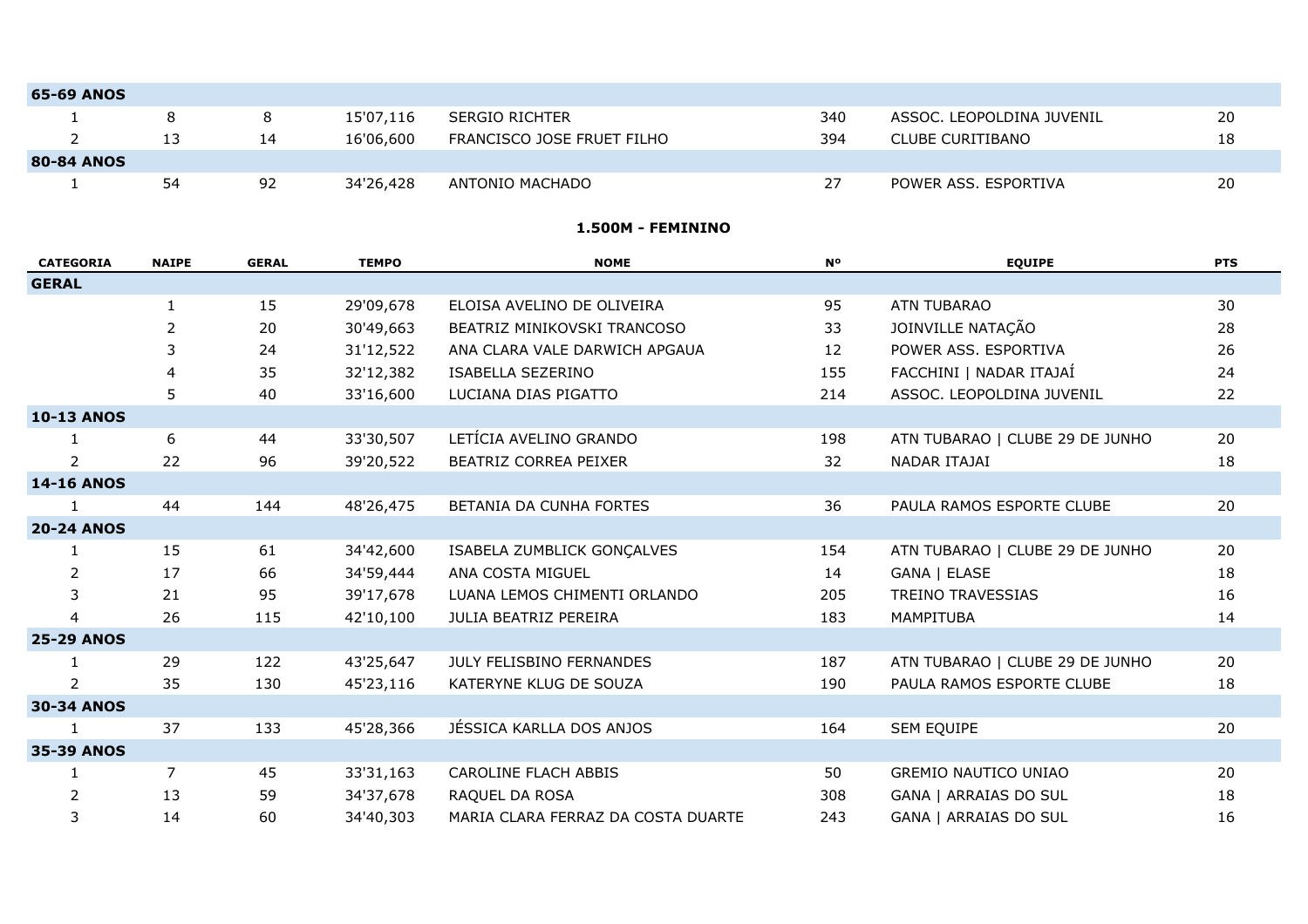| $\overline{4}$    | 18 | 69  | 35'24,163   | MARIA ELENA BRANCHER               | 245 | EXERSCIENCE ASS.ESPORTIVA/GERAÇÃO  | 14             |
|-------------------|----|-----|-------------|------------------------------------|-----|------------------------------------|----------------|
| 5                 | 51 | 163 | 55'34,850   | MONICA WROBEL FIORINI              | 272 | SEM EQUIPE                         | 12             |
| 6                 | 53 | 165 | 56'22,788   | SIMONE MARTINS VIEIRA              | 342 | <b>JUST RUN</b>                    | 10             |
| <b>40-44 ANOS</b> |    |     |             |                                    |     |                                    |                |
| $\mathbf{1}$      | 11 | 52  | 33'52,835   | MAGALI COSTA                       | 227 | AQUATICOS   R&M ASS. ESPORTIVA     | 20             |
| $\overline{2}$    | 19 | 79  | 36'27,632   | ANA CLAUDIA BIERHALS VEIGAS        | 13  | GANA   ELASE                       | 18             |
| 3                 | 23 | 99  | 39'31,523   | ROSIANE ALVES DA SILVA             | 335 | AQUATICOS   R&M ASS. ESPORTIVA     | 16             |
| 4                 | 30 | 125 | 44'33,616   | MARJA ZATTONI MILANO               | 257 | AQUAPIVARA                         | 14             |
| 5                 | 33 | 128 | 45'00,975   | RENATA G.ARANHA DE ARAUJO          | 396 | TREINO TRAVESSIAS                  | 12             |
| 6                 | 34 | 129 | 45'16,210   | RENATA SILVÉRIO                    | 313 | TREINO TRAVESSIAS   GANA TRAVESSI/ | 10             |
| $\overline{7}$    | 45 | 147 | 49'50,178   | <b>VANESSA MORESCO</b>             | 357 | <b>MARCEL FRANCA</b>               | 9              |
| 8                 | 47 | 149 | 49'53,241   | CAROLINA ELISE MOREIRA ALBERTON    | 49  | SESI BLUMENAU                      | 8              |
| 9                 | 52 | 164 | 55'45,366   | <b>INEZ ARANTES</b>                | 151 | <b>TREINO TRAVESSIAS</b>           | $\overline{7}$ |
| <b>45-49 ANOS</b> |    |     |             |                                    |     |                                    |                |
| $\mathbf{1}$      | 8  | 46  | 33'32,147   | CAROLINA BASGAL                    | 48  | <b>CLUBE CURITIBANO</b>            | 20             |
| $\overline{2}$    | 23 | 111 | 41'18,288   | ANE LOURDES DE OLIVEIRA JAWOROWSKI | 23  | <b>GERACAO AGUA</b>                | 18             |
| 3                 | 24 | 112 | 41'52,897   | KARINA GROCH                       | 189 | ACADEMIA CORPO E ARTE              | 16             |
| 4                 | 31 | 126 | 44'58,022   | <b>GABRIELA SPERB FUNCKE</b>       | 129 | GREMIO NAUTICO UNIAO               | 14             |
| 5                 | 32 | 127 | 44'59,507   | MARISTELA MARIA UNFER              | 386 | AQUATICOS   R&M ASS. ESPORTIVA     | 12             |
| 6                 | 36 | 131 | 45'25,522   | LOREN CRISTINA GAY                 | 202 | AQUATICOS   R&M ASS. ESPORTIVA     | 10             |
| 7                 | 39 | 135 | 46'15,522   | DANIELA DINIZ DE AGOSTINO          | 68  | POWER ASS. ESPORTIVA               | 9              |
| 8                 | 42 | 140 | 47'47,975   | CAROLINA BARBOSA                   | 47  | ATN TUBARAO   ACAD. VITAL          | 8              |
| 9                 | 56 | 171 | 1h02'18,303 | IDELEIA PORTO DA SILVA             | 149 | <b>BPRUN</b>                       | $\overline{7}$ |
| <b>50-54 ANOS</b> |    |     |             |                                    |     |                                    |                |
| 1                 | 10 | 50  | 33'37,725   | SARA GABRIEL                       | 338 | <b>GERACAO AGUA</b>                | 20             |
| $\overline{2}$    | 16 | 65  | 34'58,132   | CLAUDIA BERTONCINI                 | 53  | GANA   ELASE                       | 18             |
| 3                 | 20 | 91  | 39'04,882   | SUSANA IWERSEN                     | 391 | <b>CLUBE CURITIBANO</b>            | 16             |
| $\overline{4}$    | 40 | 136 | 46'38,053   | SORAYA LOPES                       | 345 | AQUATICOS   R&M ASS. ESPORTIVA     | 14             |
| <b>55-59 ANOS</b> |    |     |             |                                    |     |                                    |                |
| $\mathbf{1}$      | 9  | 48  | 33'34,663   | MARIA CRISTINA SIGWALT             | 244 | <b>CLUBE CURITIBANO</b>            | 20             |
| 2                 | 25 | 113 | 41'56,069   | VANESSA DE MACEDO BRAGA COSTA      | 356 | <b>CLUBE CURITIBANO</b>            | 18             |
| 3                 | 46 | 148 | 49'51,928   | MIRIAM SCHEIN TREVISOL             | 270 | <b>GERACAO AGUA</b>                | 16             |
| $\overline{4}$    | 49 | 151 | 50'42,803   | SUENE ROSELI PARCIAS               | 346 | GANA   ELASE                       | 14             |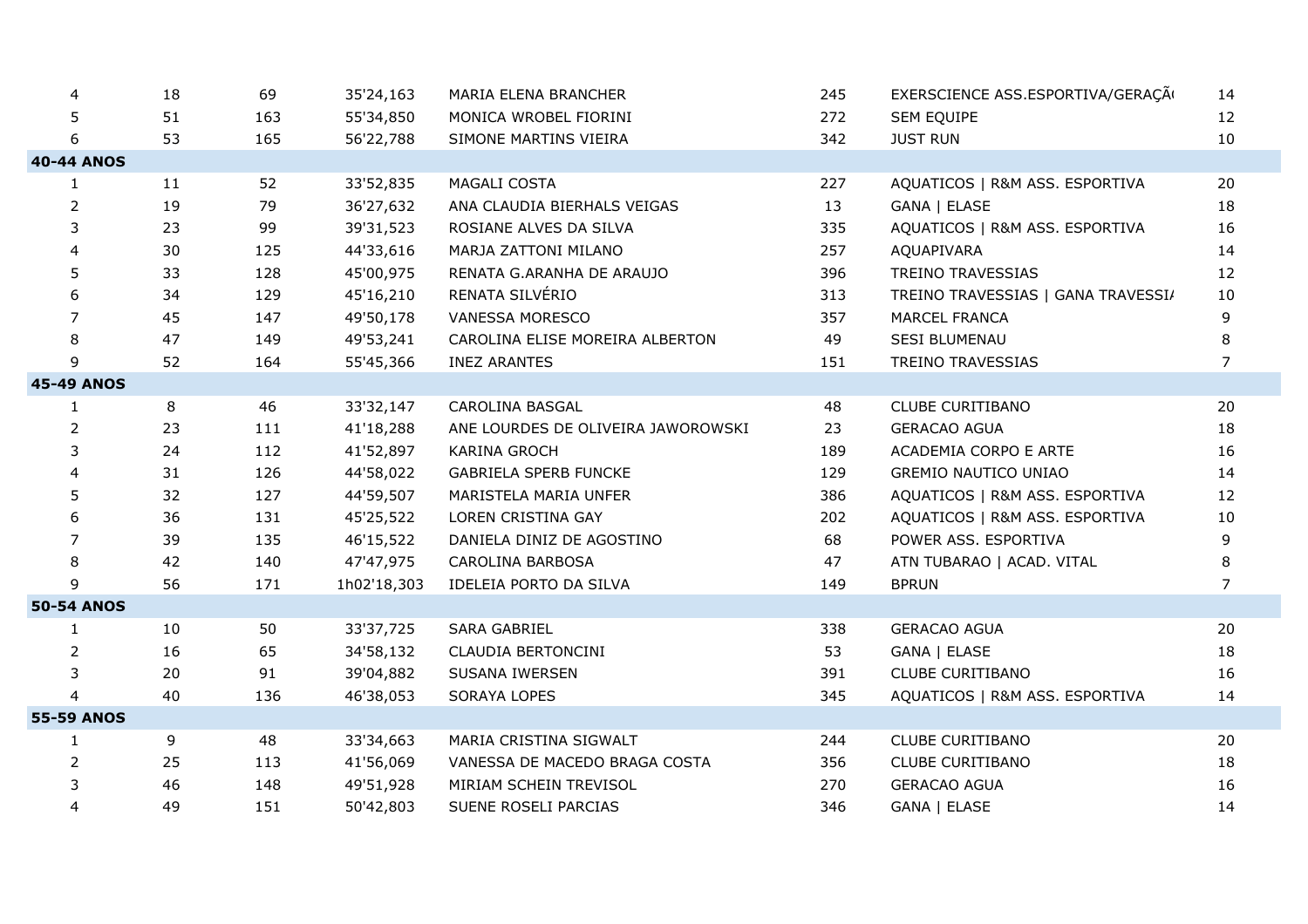| 5                 | 54 | 166 | 56'46,897   | KÁTIA CASTAGNINO DORA             | 191 | ACADEMIA NADAMAIS               | 12 |
|-------------------|----|-----|-------------|-----------------------------------|-----|---------------------------------|----|
| 6                 | 55 | 170 | 1h01'35,538 | ROSE INÊS FANTIN - PCD FIS.       | 333 | L'AQUA                          | 10 |
|                   | 58 | 174 | 1h05'38,366 | MALVA ISABEL MEDINA HERNÁNDEZ     | 228 | GANA   ELASE                    | 9  |
| 60-64 ANOS        |    |     |             |                                   |     |                                 |    |
|                   | 12 | 58  | 34'30,350   | NILCEIA COSTA NUNES               | 279 | <b>TREINO TRAVESSIAS</b>        | 20 |
|                   | 28 | 118 | 42'49,850   | NOELI SANTOS BONFIM DUTRA         | 282 | TREINO TRAVESSIAS               | 18 |
| 3                 | 41 | 139 | 47'14,600   | SONIA REGINA CORDEIRO             | 344 | LAS LUNAS AGUAS ABERTAS         | 16 |
| $\overline{4}$    | 48 | 150 | 50'29,897   | NIZZA FELLUS DE SOUZA             | 281 | CLUBE CURITIBANO                | 14 |
|                   | 50 | 161 | 54'48,022   | NEUSA SULZBACH WEBER              | 276 | LAS LUNAS AGUAS ABERTAS         | 12 |
| <b>65-69 ANOS</b> |    |     |             |                                   |     |                                 |    |
|                   | 27 | 117 | 42'19,850   | HELENA MARIA TANNHAUSER BARROS    | 143 | <b>GREMIO NAUTICO UNIAO</b>     | 20 |
|                   | 57 | 172 | 1h02'59,319 | MARIA ISABEL VERÍSSIMO CASAGRANDA | 246 | AQUATICOS   R&M ASS. ESPORTIVA  | 18 |
| <b>70-74 ANOS</b> |    |     |             |                                   |     |                                 |    |
|                   | 38 | 134 | 45'41,616   | ROSEMARY FONSECA DE CARVALHO      | 390 | ATN TUBARAO   CLUBE 29 DE JUNHO | 20 |
|                   | 43 | 143 | 48'25,053   | DORIS NEILA DEHNHARDT ELY         | 379 | ASSOC. LEOPOLDINA JUVENIL       | 18 |

#### **1.500M - MASCULINO**

| <b>CATEGORIA</b>  | <b>NAIPE</b> | <b>GERAL</b> | <b>TEMPO</b> | <b>NOME</b>                   | N°  | <b>EQUIPE</b>                   | <b>PTS</b> |
|-------------------|--------------|--------------|--------------|-------------------------------|-----|---------------------------------|------------|
| <b>GERAL</b>      |              |              |              |                               |     |                                 |            |
|                   |              |              | 20'49,694    | LUCAS DAVESAC                 | 207 | ITAMIRIM NOVOS CIELOS           | 30         |
|                   |              |              | 21'59,928    | RONALDO KLUG JUNIOR           | 331 | ITAMIRIM / NOVOS CIELOS         | 28         |
|                   |              | 3            | 22'02,913    | <b>EDUARDO MARQUES</b>        | 382 | <b>GERACAO AGUA</b>             | 26         |
|                   | 4            | 4            | 23'54,507    | MOACYR GUEDES JÚNIOR          | 271 | LIRA TENIS CLUBE                | 24         |
|                   | 5            | 5            | 24'11,710    | <b>GUSTAVO OBROSLAK SALDO</b> | 140 | <b>CLUBE CURITIBANO</b>         | 22         |
| <b>10-13 ANOS</b> |              |              |              |                               |     |                                 |            |
|                   | 21           | 23           | 31'11,444    | ARTHUR GHIZZO DOS SANTOS      | 29  | ATN TUBARAO   CLUBE DE CAMPO    | 20         |
|                   | 36           | 41           | 33'22,866    | <b>GUSTAVO DAVESAC</b>        | 137 | ITAMIRIM NOVOS CIELOS           | 18         |
|                   | 70           | 89           | 38'34,007    | <b>GUSTAVO MARION MORINI</b>  | 139 | ATN TUBARAO   CLUBE 29 DE JUNHO | 16         |
| <b>14-16 ANOS</b> |              |              |              |                               |     |                                 |            |
|                   | 8            | 8            | 25'21,835    | NICOLAS GABRIEL MARQUES       | 278 | <b>GREMIO NAUTICO UNIAO</b>     | 20         |
|                   | 22           | 25           | 31'13,850    | MIGUEL AVELINO GRANDO         | 267 | ATN TUBARAO                     | 18         |
| 3                 | 38           | 43           | 33'29,100    | MARTIN PAGANO BIOSCA          | 258 | GANA   ELASE                    | 16         |
| 4                 | 48           | 63           | 34'50,053    | FELIPE DE OLIVEIRA JAWOROWSKI | 110 | <b>GERACAO AGUA</b>             | 14         |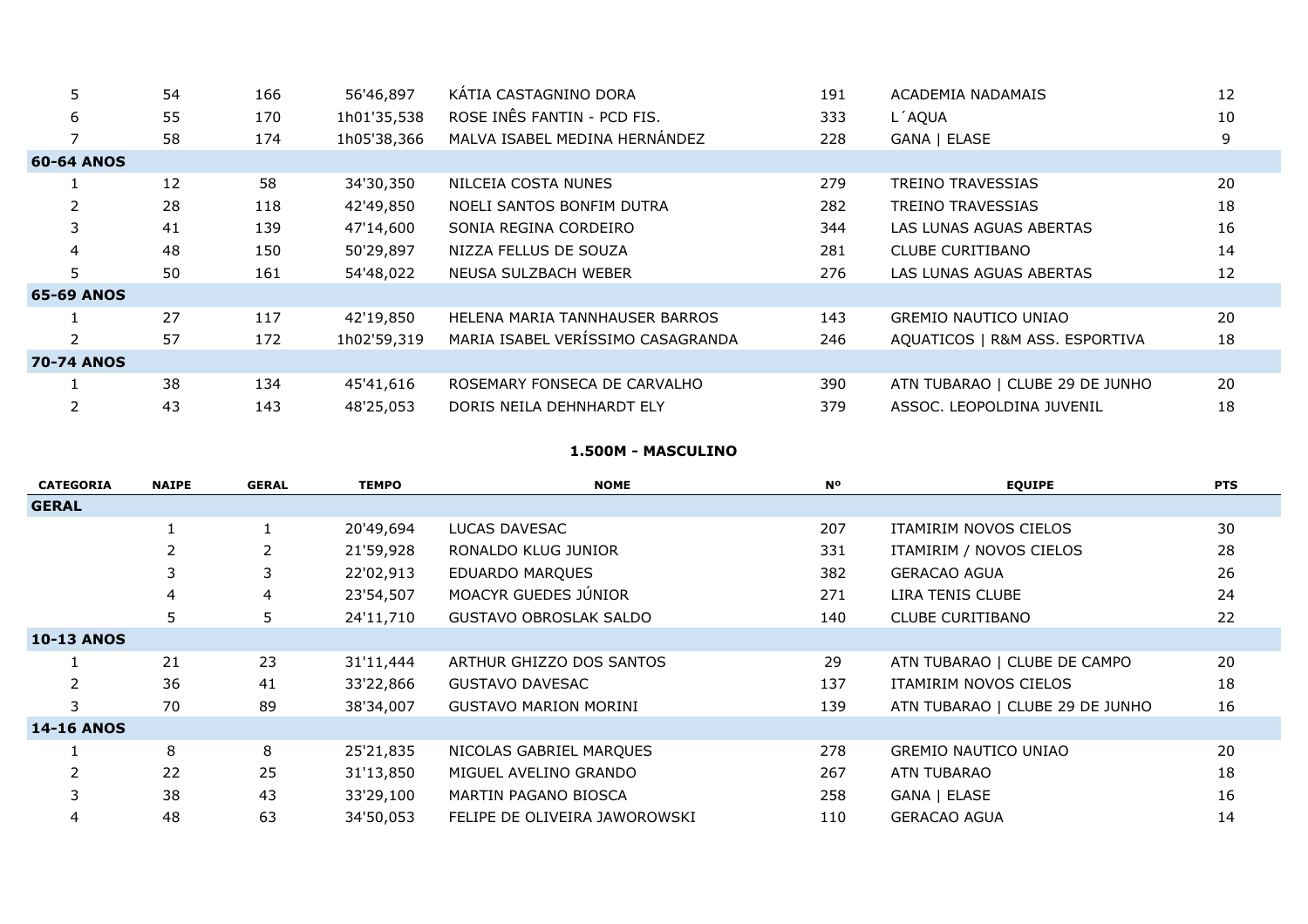| 5                 | 79             | 101            | 40'11,194 | FILIPE PIGATTO XAVIER DA SILVA | 119 | ASSOC. LEOPOLDINA JUVENIL       | 12             |
|-------------------|----------------|----------------|-----------|--------------------------------|-----|---------------------------------|----------------|
| <b>17-19 ANOS</b> |                |                |           |                                |     |                                 |                |
| $\mathbf{1}$      | 11             | 11             | 27'17,288 | RAFAEL DE CARVALHO DIAS        | 387 | ATN TUBARAO   CLUBE 29 DE JUNHO | 20             |
| $\overline{2}$    | 14             | 14             | 28'58,491 | FELIPE SOFKA MAZZI             | 112 | ESPORTE CLUBE CONCORDIA         | 18             |
| 3                 | 23             | 26             | 31'15,819 | PEDRO MANOEL MOREIRA DA SILVA  | 294 | ACAD. PEIXINHO AZUL             | 16             |
| 4                 | 34             | 38             | 32'53,225 | JOÃO PEDRO DE PIERI GHIZZO     | 169 | ATN TUBARAO   CLUBE DE CAMPO    | 14             |
| 5                 | 39             | 47             | 33'33,366 | RAMON DEMARCH SCHUTZ           | 304 | ESPORTE CLUBE CONCORDIA         | 12             |
| 6                 | 60             | 78             | 36'23,382 | <b>GABRIEL COMPER WIGGERS</b>  | 125 | ESPORTE CLUBE CONCORDIA         | 10             |
| <b>20-24 ANOS</b> |                |                |           |                                |     |                                 |                |
| $\mathbf{1}$      | 45             | 56             | 34'22,913 | VICENTE BIANQUINI DE LIMA      | 358 | ESPORTE CLUBE CONCORDIA         | 20             |
| $\overline{2}$    | 104            | 153            | 51'28,663 | DAVI CARDOSO CESARIO           | 70  | ATN TUBARAO   ACAD. VITAL       | 18             |
| <b>25-29 ANOS</b> |                |                |           |                                |     |                                 |                |
| 1                 | 76             | 98             | 39'26,538 | GUSTAVO HENRIQUE LADEVIG       | 138 | <b>INDAIAL</b>                  | 20             |
| $\overline{2}$    | 98             | 138            | 46'42,616 | GABRIEL ANTUNES DO NASCIMENTO  | 123 | AQUATICOS   R&M ASS. ESPORTIVA  | 18             |
| <b>30-34 ANOS</b> |                |                |           |                                |     |                                 |                |
| 1                 | 26             | 29             | 31'33,225 | EDUARDO GARCIA                 | 87  | POWER ASS. ESPORTIVA            | 20             |
| $\overline{2}$    | 49             | 64             | 34'52,022 | MAURÍCIO CARRIERO LIMA         | 262 | ATN TUBARAO   CLUBE 29 DE JUNHO | 18             |
| 3                 | 66             | 85             | 37'54,085 | VINÍCIUS CARRIERO LIMA         | 362 | ATN TUBARAO   CLUBE 29 DE JUNHO | 16             |
| 4                 | 87             | 109            | 41'05,928 | LUCAS RODRIGUES MACHADO        | 211 | AQUATRO SOLUÇÕES                | 14             |
| 5                 | 96             | 132            | 45'27,194 | RODRIGO ACCORDI DA SILVA       | 321 | <b>NADOLU</b>                   | 12             |
| 6                 | 101            | 145            | 49'05,460 | FELIPPE HONORATO CASATTI       | 114 | ATN TUBARAO   ACAD. VITAL       | 10             |
| <b>35-39 ANOS</b> |                |                |           |                                |     |                                 |                |
| $\mathbf{1}$      | 6              | 6              | 25'08,913 | <b>GUILHERME HAMATI</b>        | 134 | <b>CLUBE CURITIBANO</b>         | 20             |
| 2                 | $\overline{7}$ | $\overline{7}$ | 25'10,897 | BERNARDO GUEDES RAMINA         | 35  | <b>CLUBE CURITIBANO</b>         | 18             |
| 3                 | 10             | 10             | 27'14,444 | FELIPE BARBATO MEURER          | 108 | POWER ASS. ESPORTIVA            | 16             |
| 4                 | 12             | 12             | 27'47,163 | FREDERICO GROSS                | 122 | SEM EQUIPE                      | 14             |
| 5                 | 15             | 16             | 29'22,788 | <b>GUILHERME CALADO</b>        | 133 | ATRIBRUSQUE                     | 12             |
| 6                 | 19             | 21             | 30'49,866 | DIEGO THETINSKI RODRIGUES      | 76  | <b>GERACAO AGUA</b>             | $10\,$         |
| $\overline{7}$    | 28             | 31             | 31'45,257 | MARCELO PEREIRA KLARMANN       | 232 | ASSOC. LEOPOLDINA JUVENIL       | 9              |
| 8                 | 32             | 36             | 32'24,772 | RAFAEL DAL PONT                | 296 | SEM EQUIPE                      | 8              |
| 9                 | 33             | 37             | 32'50,272 | ANDRE CASTOLDI BORTOLINI       | 18  | <b>GERACAO AGUA</b>             | $\overline{7}$ |
| 10                | 35             | 39             | 33'01,210 | <b>ILGON BAUER DAITX</b>       | 150 | CO2 SAPT                        | 6              |
| 11                | 54             | 72             | 35'35,913 | THIAGO FERREIRA KUNTZER        | 351 | <b>CAVALARIA PMSC</b>           | 5              |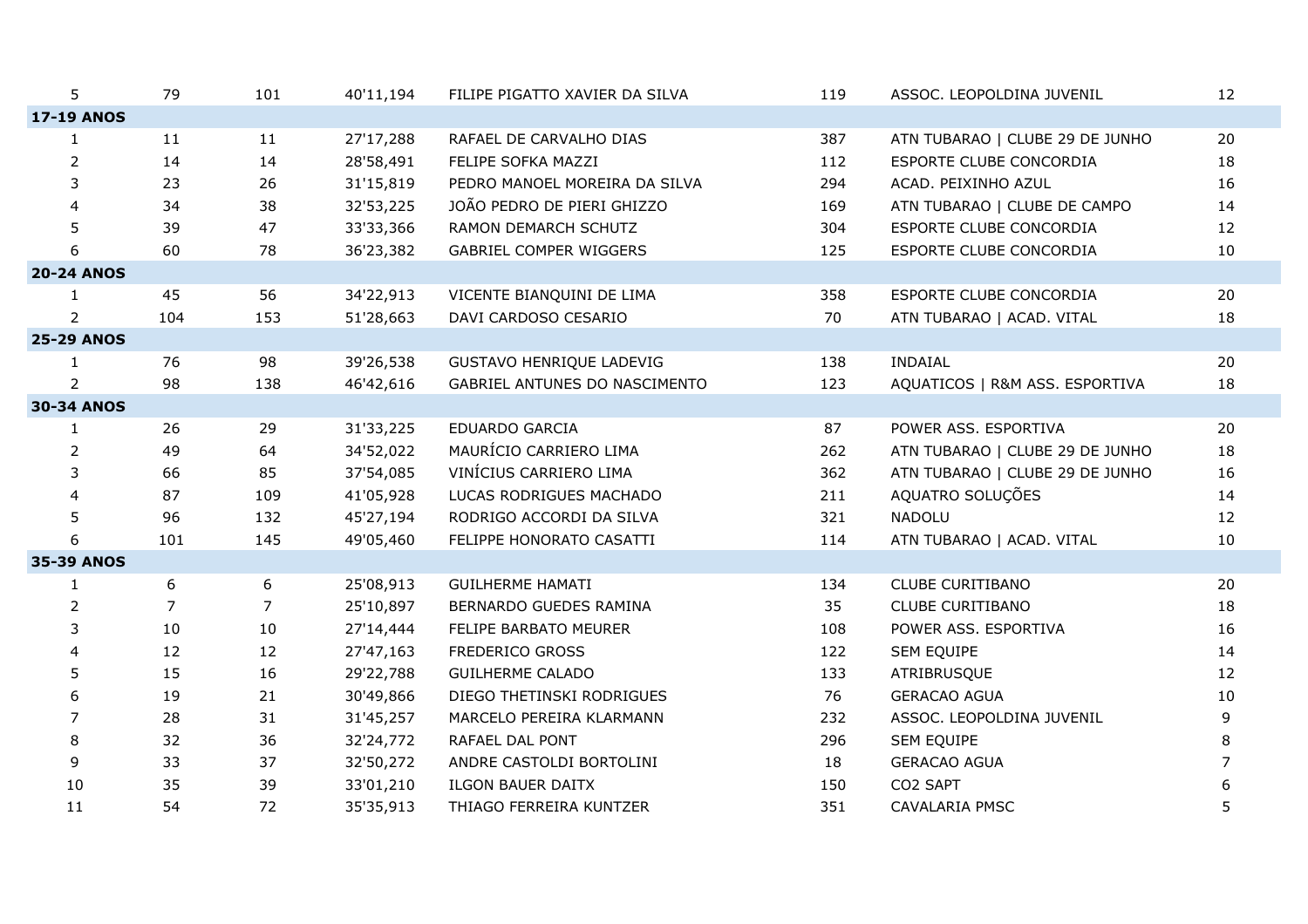| 12                | 55  | 73  | 35'38,210 | JOÃO PAULO BODANESE             | 167 | <b>JUST RUN   MYTAPP</b>               | 4              |
|-------------------|-----|-----|-----------|---------------------------------|-----|----------------------------------------|----------------|
| 13                | 75  | 97  | 39'25,225 | DIOGO FELIX DA SILVA            | 77  | ESPORTE CLUBE CONCORDIA                | 3              |
| 14                | 77  | 99  | 39'51,585 | RAFAEL MONDINI BUENO            | 301 | GPA ASS. ESPORTIVA                     | $\overline{2}$ |
| <b>40-44 ANOS</b> |     |     |           |                                 |     |                                        |                |
| 1                 | 9   | 9   | 25'24,241 | BERNARDO DE CASTRO WANDERLEY    | 34  | <b>CLUBE CURITIBANO</b>                | 20             |
| $\overline{2}$    | 18  | 19  | 30'23,288 | LEANDRO DE MARCO DOMINGUES      | 196 | <b>GERACAO AGUA</b>                    | 18             |
| 3                 | 29  | 32  | 31'54,897 | RODOLFO KOCHE                   | 320 | POWER ASS. ESPORTIVA                   | 16             |
| $\overline{4}$    | 46  | 57  | 34'28,491 | <b>VINICIUS LUSANA</b>          | 364 | GANA   TRAVESSIAS DA ILHA              | 14             |
| 5                 | 47  | 62  | 34'42,616 | HENRIQUE GERHARD                | 145 | <b>GREMIO ATIRADORES NOVO HAMBURGC</b> | 12             |
| 6                 | 51  | 68  | 35'24,085 | EDERSON LAURINDO                | 82  | POWER ASS. ESPORTIVA                   | 10             |
| $\overline{7}$    | 63  | 82  | 37'32,538 | RICHARD DE AZAMBUJA RODRIGUES   | 317 | ATN TUBARAO   CLUBE 29 DE JUNHO        | 9              |
| 8                 | 67  | 86  | 37'56,163 | DANIEL FERNANDES                | 63  | TREINO TRAVESSIAS                      | 8              |
| 9                 | 73  | 93  | 39'10,022 | ROGÉRIO MENGARDA                | 327 | SEM EQUIPE                             | 7              |
| 10                | 78  | 100 | 40'06,382 | THIAGO OTANI ROCHA              | 352 | TREINO TRAVESSIAS                      |                |
| 11                | 82  | 104 | 40'22,428 | FRANCISCO PIMENTA               | 121 | <b>JUST RUN</b>                        | 5              |
| 12                | 90  | 116 | 42'16,257 | RAFAEL FELLER                   | 298 | SEM EQUIPE                             |                |
| 13                | 92  | 120 | 43'03,647 | LUIZ F. BESSA                   | 224 | SEM EQUIPE                             | 3              |
| 14                | 94  | 123 | 43'29,710 | EVANDRO PELIZZER PEZZI          | 101 | GANA   ELASE                           | $\overline{2}$ |
| 15                | 95  | 124 | 43'47,319 | PAULO ROBERTO CUNHA DE OLIVEIRA | 292 | ACEDEMIA SUPERAÇÃO                     |                |
| 16                | 102 | 146 | 49'10,710 | JAILSON FERNANDES DE AMADEU     | 159 | ACADEMIA VITAL                         |                |
| 17                | 103 | 152 | 50'50,053 | VAGNER ALONSO PACHECO           | 354 | <b>JUST RUN</b>                        |                |
| 18                | 112 | 162 | 55'03,225 | <b>EMERSON BUENO PINTO</b>      | 97  | <b>BIOCENTER</b>                       |                |
| 19                | 113 | 167 | 58'32,225 | <b>FABIO RAMOS</b>              | 106 | GANA   ELASE                           |                |
| <b>45-49 ANOS</b> |     |     |           |                                 |     |                                        |                |
| 1                 | 13  | 13  | 28'05,225 | ALEXANDRE GUERRA                | 9   | APAN CONCORDIA                         | 20             |
| $\overline{2}$    | 24  | 27  | 31'22,382 | MARCIO KALVELAGE PHILIPPI       | 237 | POWER ASS. ESPORTIVA                   | 18             |
| 3                 | 25  | 28  | 31'24,022 | ANDRE ZANIS MARTIGNAGO          | 375 | ESPORTE CLUBE CONCORDIA                | 16             |
| 4                 | 44  | 55  | 34'19,303 | DANIEL SEARA SCHLICHTING        | 66  | POWER ASS. ESPORTIVA                   | 14             |
| 5                 | 52  | 70  | 35'31,319 | ROGER JAWOROWSKI                | 325 | <b>GERACAO AGUA</b>                    | 12             |
| 6                 | 53  | 71  | 35'33,178 | LEANDRO AVEIRO TOTTI            | 195 | AQUATICOS   R&M ASS. ESPORTIVA         | 10             |
| 7                 | 56  | 74  | 35'43,241 | EVERALDO GONZAGA CASSIANO       | 102 | AQUATICOS   R&M ASS. ESPORTIVA         | 9              |
| 8                 | 57  | 75  | 35'50,569 | JOSÉ GUILHERME DIAS DE OLIVEIRA | 177 | ESPORTE CLUBE CONCORDIA                | 8              |
| 9                 | 58  | 76  | 35'54,507 | CRISTIANO ZANIS MARTIGNAGO      | 58  | ESPORTE CLUBE CONCORDIA                | 7              |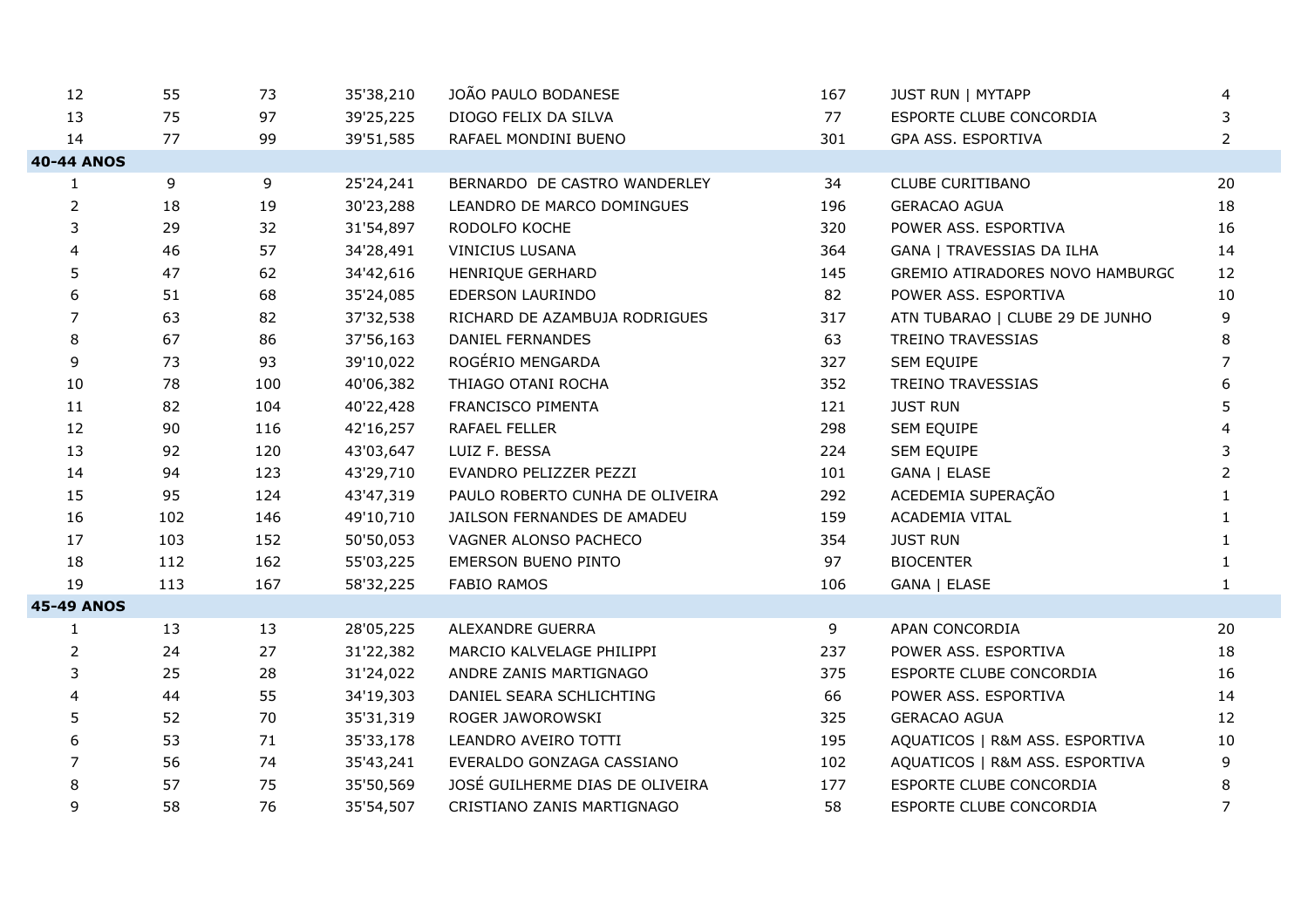| 10                | 61  | 80  | 37'20,944   | RODRIGO PEREIRA GARCIA              | 324          | <b>WEB TREINO</b>               | 6              |
|-------------------|-----|-----|-------------|-------------------------------------|--------------|---------------------------------|----------------|
| 11                | 80  | 102 | 40'12,288   | MARCELO VENTURI                     | 234          | TREINO TRAVESSIAS               | 5              |
| 12                | 81  | 103 | 40'20,194   | PAULO RENATO STOSCH DA SILVA        | 289          | ESPORTE CLUBE CONCORDIA         | 4              |
| 13                | 111 | 160 | 54'31,053   | PABLO RAMIREZ CHACON                | 286          | <b>JUST RUN</b>                 | 3              |
| 14                | 114 | 168 | 59'11,850   | JOSE BOLANOS                        | 374          | <b>MASTER PUCP</b>              | $\overline{2}$ |
| 15                | 118 | 176 | 1h06'48,538 | MAURICIO LETZOW                     | 264          | <b>BPRUN</b>                    | $\mathbf{1}$   |
| <b>50-54 ANOS</b> |     |     |             |                                     |              |                                 |                |
| $\mathbf{1}$      | 30  | 33  | 31'57,413   | VITOR ALEXANDRE GEVAERD JUNIOR      | 366          | POWER ASS. ESPORTIVA            | 20             |
| $\overline{2}$    | 42  | 53  | 33'58,710   | MARCELO RODRIGUES DE OLIVEIRA       | 233          | GREMIO ATIRADORES NOVO HAMBURGC | 18             |
| 3                 | 68  | 87  | 38'10,272   | HUGO GREGORIO CEVEY                 | 148          | TREINO TRAVESSIAS               | 16             |
| 4                 | 72  | 92  | 39'05,069   | MARCIO RAFAEL MORAES WEBER          | 238          | <b>GERACAO AGUA</b>             | 14             |
| 5                 | 83  | 105 | 40'30,085   | <b>GLENIO ROSSO GONÇALVES</b>       | 132          | ATN TUBARAO   CLUBE 29 DE JUNHO | 12             |
| 6                 | 88  | 110 | 41'08,663   | ALEXANDRE MURILO MAFRA              | 10           | <b>MASTER ESPORTES</b>          | 10             |
| 7                 | 91  | 119 | 42'50,960   | VALDEMIR MANOEL DA SILVA            | 355          | ACAD. VIDA E AGUA               | 9              |
| 8                 | 97  | 137 | 46'40,085   | JEFERSON FISCHER SPERB              | 163          | <b>GREMIO NAUTICO GAUCHO</b>    | 8              |
| 9                 | 99  | 141 | 47'53,866   | <b>CENITO RODRIGUES</b>             | 52           | SEM EQUIPE                      | $\overline{7}$ |
| 10                | 107 | 156 | 52'55,975   | VALDEMIR MANOEL DA SILVA            | 19           | ACAD. VIDA E AGUA               | 6              |
| 11                | 115 | 169 | 59'42,632   | <b>FABIO BENZ</b>                   | 105          | LAS LUNAS AGUAS ABERTAS         | 5              |
| 12                | 116 | 173 | 1h04'22,616 | DANIEL LUCAS PEÇANHUK               | 64           | ATN TUBARAO   CLUBE 29 DE JUNHO | 4              |
| 13                | 117 | 175 | 1h06'45,475 | FLAVIANO BELLINATI GARCIA PEREZ     | 120          | <b>BPRUN</b>                    | 3              |
| <b>55-59 ANOS</b> |     |     |             |                                     |              |                                 |                |
| $\mathbf{1}$      | 17  | 18  | 30'15,303   | MÁRCIO GOBBO COSTA                  | 236          | CLUBE CURITIBANO                | 20             |
| $\overline{2}$    | 20  | 22  | 30'58,507   | <b>GABRIEL DE OLIVEIRA XAVIER</b>   | 126          | ASSOC. LEOPOLDINA JUVENIL       | 18             |
| 3                 | 40  | 49  | 33'35,225   | HERMAN IGNACIO FERBER PINEYRUA      | 147          | POWER ASS. ESPORTIVA            | 16             |
| 4                 | 41  | 51  | 33'37,741   | MAURÍCIO LATERÇA                    | 263          | GANA   ELASE                    | 14             |
| 5                 | 43  | 54  | 34'17,007   | MARCELO ALMEIDA                     | 231          | <b>WEB TREINO</b>               | 12             |
| 6                 | 50  | 67  | 35'21,132   | PAULO ROBERTO C.MOREIRA DE OLIVEIRA | 291          | ASSOC. LEOPOLDINA JUVENIL       | 10             |
| $\overline{7}$    | 64  | 83  | 37'45,116   | PAULO ROBERTO AMANTÉA               | 290          | ASSOC. LEOPOLDINA JUVENIL       | 9              |
| 8                 | 85  | 107 | 40'53,460   | MARIO PETRELLI                      | 254          | TREINO TRAVESSIAS               | 8              |
| 9                 | 86  | 108 | 40'54,553   | NILTON DE OLIVEIRA SANTOS FILHO     | 280          | POWER ASS. ESPORTIVA            | $\overline{7}$ |
| 10                | 105 | 154 | 51'30,741   | NAILOR MARQUES JUNIOR               | 273          | <b>BPRUN</b>                    | 6              |
| 11                | 108 | 157 | 53'38,866   | ABEL BATISTA ANTONIETTI             | $\mathbf{1}$ | AQUATICOS   R&M ASS. ESPORTIVA  | 5              |
| <b>60-64 ANOS</b> |     |     |             |                                     |              |                                 |                |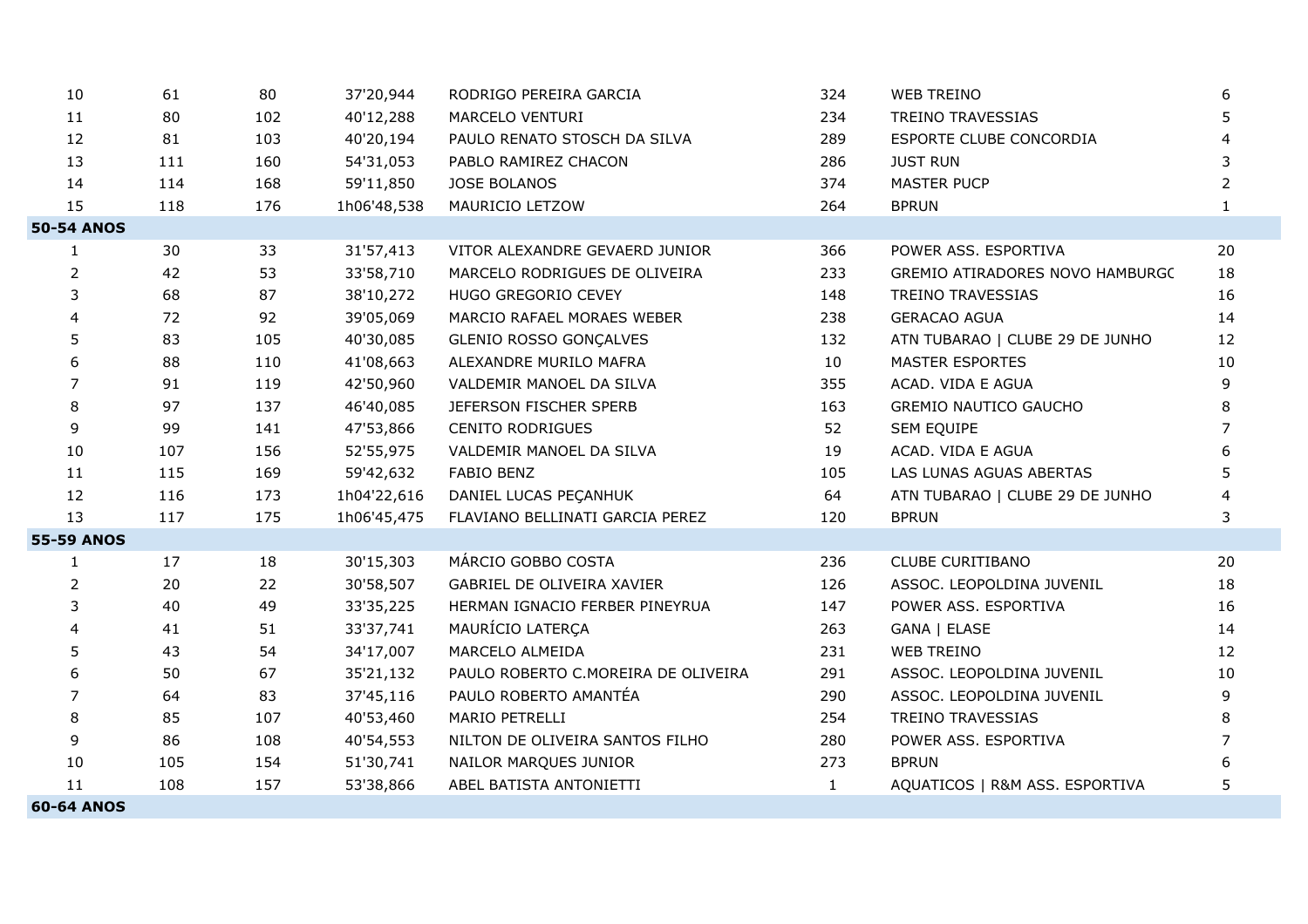|                           | 27  | 30  | 31'40,553   | DANIEL PAGANO                  | 65  | GANA   ELASE                           | 20 |
|---------------------------|-----|-----|-------------|--------------------------------|-----|----------------------------------------|----|
| $\overline{2}$            | 31  | 34  | 32'04,085   | <b>EVALDO BELLOC NUNES</b>     | 100 | <b>TREINO TRAVESSIAS</b>               | 18 |
| 3                         | 37  | 42  | 33'27,132   | MARCELLO ALVES                 | 230 | ASSOC. LEOPOLDINA JUVENIL              | 16 |
| 4                         | 62  | 81  | 37'23,022   | JOSÉ LAURINDO DE SOUZA NETTO   | 180 | <b>CLUBE CURITIBANO</b>                | 14 |
| 5.                        | 69  | 88  | 38'15,303   | ANTHERO SARMENTO FERREIRA      | 26  | ASSOC. LEOPOLDINA JUVENIL              | 12 |
| 6                         | 84  | 106 | 40'42,303   | EDUARDO ROLIM CORREA           | 90  | GANA   GPA ASS. ESPORTIVA              | 10 |
|                           | 93  | 121 | 43'25,428   | RAFAEL HEINICKE DO NASCIMENTO  | 299 | AQUATICOS   R&M ASS. ESPORTIVA         | 9  |
| 8                         | 110 | 159 | 54'12,007   | JORGE CAVALHEIRO NAVARRO       | 173 | SEM EQUIPE                             | 8  |
| <b>65-69 ANOS</b>         |     |     |             |                                |     |                                        |    |
|                           | 16  | 17  | 30'01,632   | MARIO SERGIO S.A. COUTINHO     | 255 | GANA   ELASE                           | 20 |
| $\overline{2}$            | 65  | 84  | 37'48,178   | RAPHAEL ORTIZ DE SANT ANNA     | 306 | ASSOC. LEOPOLDINA JUVENIL              | 18 |
| 3                         | 74  | 94  | 39'17,132   | ROGÉRIO NIERO                  | 389 | ATN TUBARAO   CLUBE 29 DE JUNHO        | 16 |
| <b>70-74 ANOS</b>         |     |     |             |                                |     |                                        |    |
|                           | 59  | 77  | 36'22,397   | <b>ERNESTO RICARDO THOEN</b>   | 98  | <b>GREMIO ATIRADORES NOVO HAMBURGC</b> | 20 |
| 2                         | 106 | 155 | 52'18,210   | HENRIQUE A. CUGNASCA           | 144 | ACADEMIA NADAMAIS                      | 18 |
| 3                         | 119 | 177 | 1h24'40,569 | CLAUDIO BURIGO DE CARVALHO     | 55  | ATN TUBARAO   CLUBE 29 DE JUNHO        | 16 |
| <b>75-79 ANOS</b>         |     |     |             |                                |     |                                        |    |
|                           | 71  | 90  | 38'56,319   | <b>HELIO HIDERIA</b>           | 393 | LIRA TENIS CLUBE                       | 20 |
| <b>PCD FIS - ABSOLUTO</b> |     |     |             |                                |     |                                        |    |
|                           | 89  | 114 | 41'59,944   | ANDERSON LUIS MOY              | 17  | APAN CONCORDIA - LIFE CT               | 20 |
|                           | 100 | 142 | 47'55,944   | LUIZ OTÁVIO DE FARIAS DE SOUZA | 226 | ATN TUBARAO   CLUBE 29 DE JUNHO        | 18 |
| 3                         | 109 | 158 | 53'40,725   | <b>ANISIO FUCK</b>             | 24  | FME INDAIAL                            | 16 |
| 4                         | 120 | 178 | 1h31'10,647 | JOSE VALCIR DE SOUSA           | 182 | <b>CEPE</b>                            | 14 |

## **3.000M - FEMININO**

| <b>CATEGORIA</b>  | <b>NAIPE</b> | <b>GERAL</b> | <b>TEMPO</b> | <b>NOME</b>                   | <b>N°</b> | <b>EOUIPE</b>                      | <b>PTS</b> |
|-------------------|--------------|--------------|--------------|-------------------------------|-----------|------------------------------------|------------|
| <b>GERAL</b>      |              |              |              |                               |           |                                    |            |
|                   |              | 14           | 48'22,103    | ANNA JULIA S. HATSCHBACH      | 376       | <b>CLUBE CURITIBANO</b>            | 30         |
|                   |              | 15           | 49'03,093    | MARTINA MELILLI SERBIN        | 259       | CABRERA NAUTICA                    | 28         |
|                   |              | 25           | 52'51,154    | RAFAELA SARDA BERNARDI        | 302       | ESCOLINHA DE TRIATLON ADTRISC      | 26         |
|                   | 4            | 26           | 53'07,011    | <b>ESTER SEBOLD</b>           | 99        | ACAD. TUTUBARAO   ESCOLINHA DE TRI | 24         |
|                   |              | 27           | 53'14,277    | JÚLIA LIMA MARQUES STUDENROTH | 184       | <b>TUBAROES DE JURERE</b>          | 22         |
| <b>14-16 ANOS</b> |              |              |              |                               |           |                                    |            |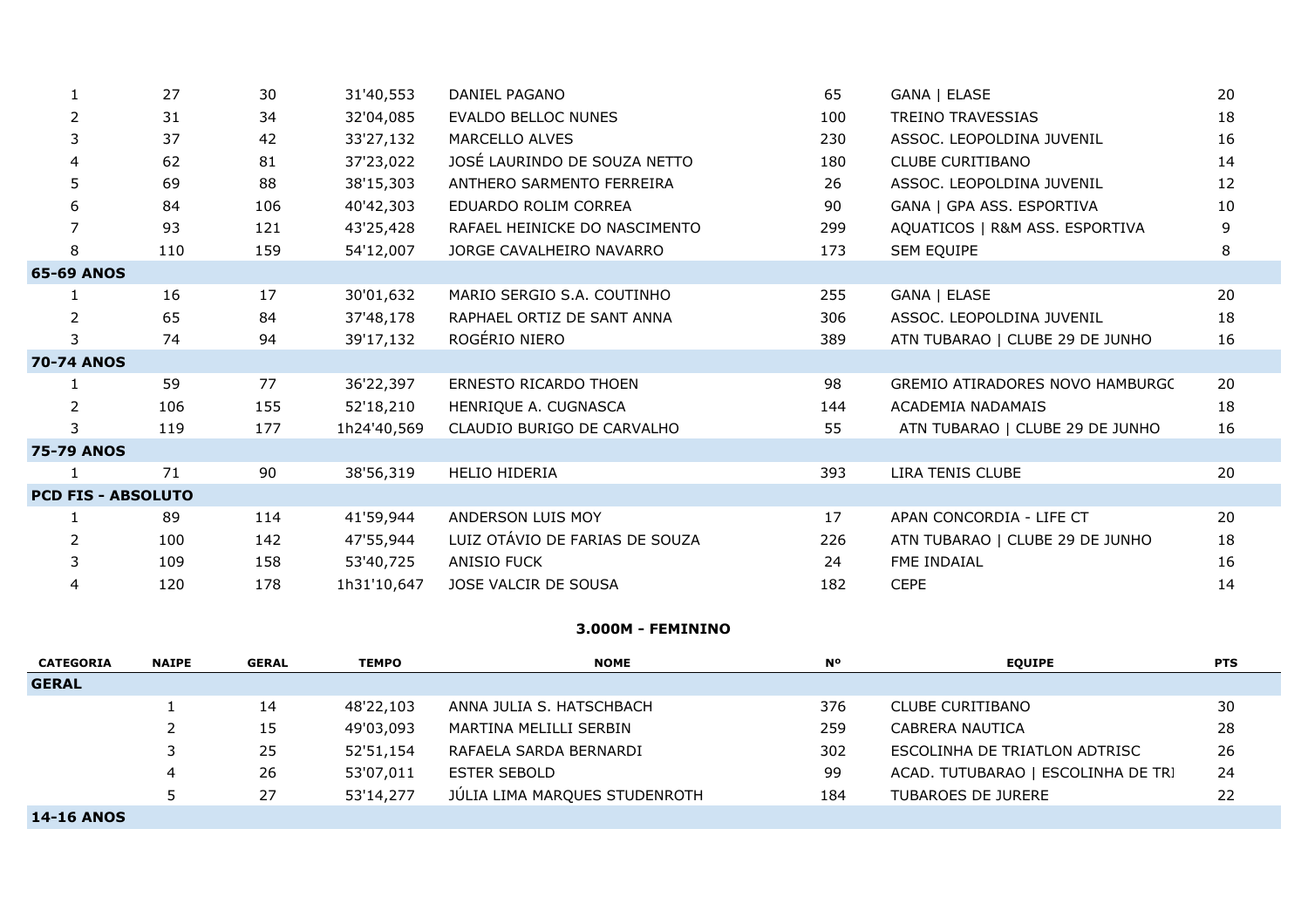| $\mathbf{1}$      | 14 | 60  | 59'45,210   | LAURA TEIXEIRA ROST                | 194 | ACAD. PEIXINHO AZUL               | 20 |
|-------------------|----|-----|-------------|------------------------------------|-----|-----------------------------------|----|
| $\overline{2}$    | 22 | 85  | 1h05'50,957 | AMANDA TEIXEIRA ROST               | 11  | ACAD. PEIXINHO AZUL               | 18 |
| <b>30-34 ANOS</b> |    |     |             |                                    |     |                                   |    |
| $\mathbf{1}$      | 15 | 61  | 59'49,234   | MARIANA COLIN STELZNER             | 249 | <b>TREINO TRAVESSIAS</b>          | 20 |
| $\overline{2}$    | 21 | 83  | 1h05'31,819 | LUISA MARTINS FAGUNDES             | 221 | <b>TREINO TRAVESSIAS</b>          | 18 |
| 3                 | 25 | 94  | 1h08'49,116 | FERNANDA MONTEIRO DE BRITO         | 116 | <b>TREINO TRAVESSIAS</b>          | 16 |
| 35-39 ANOS        |    |     |             |                                    |     |                                   |    |
| 1                 | 16 | 69  | 1h01'24,349 | MARIA ELENA BRANCHER               | 245 | EXERSCIENCE ASS. ESPORTIVA/GERAÇÃ | 20 |
| $\overline{2}$    | 23 | 87  | 1h06'03,313 | MARIA VICTORIA KALIL M. FONTEBASSO | 248 | SWIMEX                            | 18 |
| 3                 | 24 | 88  | 1h06'16,413 | <b>GISELLE MARI SPECK</b>          | 131 | GANA   ELASE                      | 16 |
| $\overline{4}$    | 26 | 95  | 1h08'57,819 | MILENA FARIAS DA SILVA             | 269 | AQUATICOS   R&M ASS. ESPORTIVA    | 14 |
| <b>40-44 ANOS</b> |    |     |             |                                    |     |                                   |    |
| $\mathbf{1}$      | 9  | 43  | 56'43,038   | MAGALI COSTA                       | 227 | AQUATICOS   R&M ASS. ESPORTIVA    | 20 |
| $\overline{2}$    | 10 | 45  | 56'56,553   | DANIELA FERNANDES SAMPAIO          | 69  | TREINO TRAVESSIAS                 | 18 |
| 3                 | 12 | 51  | 58'25,877   | KAMILA SCHEFFEL                    | 188 | <b>GREMIO ATIRADORES</b>          | 16 |
| 4                 | 13 | 59  | 59'44,710   | ARIANE APARECIDA                   | 28  | ITAMIRIM NOVOS CIELOS             | 14 |
| 5                 | 18 | 74  | 1h03'10,837 | FABIANA MARASCHIN DA SILVA         | 104 | AQUATICOS   R&M ASS. ESPORTIVA    | 12 |
| 6                 | 20 | 77  | 1h04'18,838 | ROSIANE ALVES DA SILVA             | 335 | AQUATICOS   R&M ASS. ESPORTIVA    | 10 |
| $\overline{7}$    | 21 | 81  | 1h05'17,490 | ELINAI DOS SANTOS FREITAS SCHUTZ   | 93  | ACAD. TUTUBARAO                   | 9  |
| 8                 | 34 | 113 | 1h28'25,897 | FERNANDA HINNIG                    | 115 | <b>TREINO TRAVESSIAS</b>          | 8  |
| <b>45-49 ANOS</b> |    |     |             |                                    |     |                                   |    |
| $\mathbf{1}$      | 11 | 49  | 57'59,994   | CAROLINA BASGAL                    | 48  | <b>CLUBE CURITIBANO</b>           | 20 |
| 2                 | 17 | 73  | 1h03'04,943 | CLAUDIA REGINA SCAVAZZA MUNHOZ     | 54  | CLUBE CURITIBANO                  | 18 |
| 3                 | 27 | 96  | 1h09'36,288 | <b>CRISTIANE FERNANDES</b>         | 57  | <b>GERACAO AGUA</b>               | 16 |
| 4                 | 28 | 103 | 1h11'54,007 | <b>GABRIELA SPERB FUNCKE</b>       | 129 | GREMIO NAUTICO UNIAO              | 14 |
| 5                 | 30 | 109 | 1h26'19,495 | NATHALIA DUARTE DA SILVA           | 275 | SEM EQUIPE                        | 12 |
| 6                 | 32 | 111 | 1h26'57,847 | CARLA MARQUES NUNES                | 41  | AQUATICOS   R&M ASS. ESPORTIVA    | 10 |
| $\overline{7}$    | 35 | 114 | 1h29'27,678 | SIMONE NOGARA                      | 343 | VEN - VALE EUROPEU NATACAO        | 9  |
| <b>50-54 ANOS</b> |    |     |             |                                    |     |                                   |    |
| 1                 | 6  | 39  | 55'48,264   | SARA GABRIEL                       | 338 | <b>GERACAO AGUA</b>               | 20 |
| $\overline{2}$    | 8  | 41  | 56'17,301   | <b>BLESSANE LIPSKI</b>             | 37  | <b>GREMIO NAUTICO UNIAO</b>       | 18 |
| <b>55-59 ANOS</b> |    |     |             |                                    |     |                                   |    |
| $\mathbf{1}$      | 34 | 113 | 1h28'49,413 | ELEONORA D'ORSI                    | 91  | F3 SPORTS                         | 20 |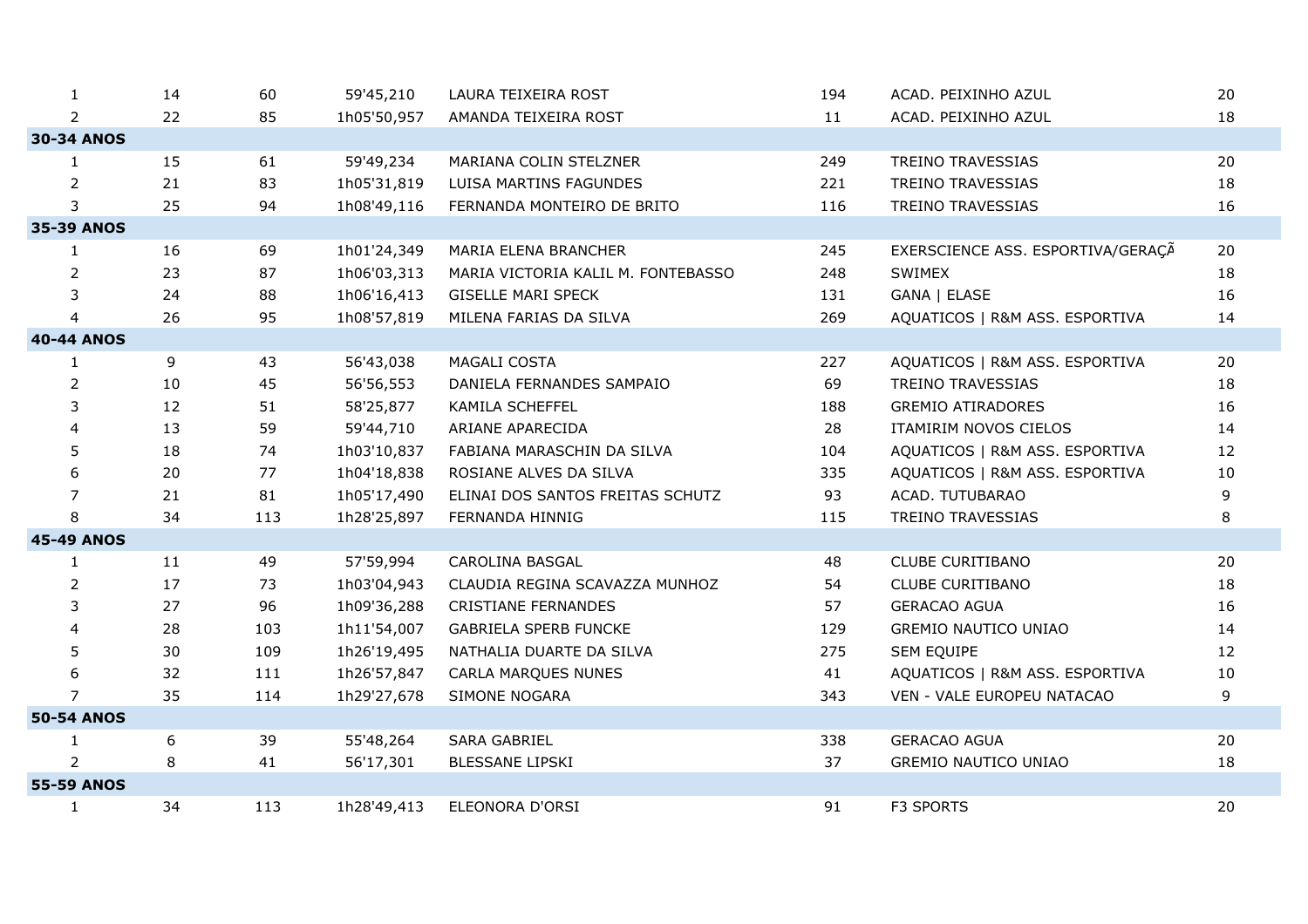| <b>60-64 ANOS</b> |    |     |             |                                |     |                             |    |
|-------------------|----|-----|-------------|--------------------------------|-----|-----------------------------|----|
|                   |    | 40  | 55'51,647   | SONIA REGINA CORDEIRO          | 344 | LAS LUNAS AGUAS ABERTAS     | 20 |
| <b>65-69 ANOS</b> |    |     |             |                                |     |                             |    |
|                   | 19 | 75  | 1h03'54,535 | HELENA MARIA TANNHAUSER BARROS | 143 | <b>GREMIO NAUTICO UNIAO</b> | 20 |
|                   | 29 | 106 | 1h18'38,997 | ROSANE SEIDE SAMPERT           | 332 | GREMIO NAUTICO UNIAO        | 18 |
| <b>55-59 ANOS</b> |    |     |             |                                |     |                             |    |
|                   | 31 | 110 | 1h26'54,869 | ROSE INÊS FANTIN - PCD FIS.    | 333 | L´AQUA                      | 20 |

#### **3.000M - MASCULINO**

| <b>CATEGORIA</b>  | <b>NAIPE</b>   | <b>GERAL</b>   | <b>TEMPO</b> | <b>NOME</b>                    | <b>N°</b> | <b>EQUIPE</b>                 | <b>PTS</b> |
|-------------------|----------------|----------------|--------------|--------------------------------|-----------|-------------------------------|------------|
| <b>GERAL</b>      |                |                |              |                                |           |                               |            |
|                   | 1              | 1              | 38'09,050    | LUCAS DAVESAC                  | 207       | ITAMIRIM NOVOS CIELOS         | 30         |
|                   | $\overline{2}$ | 2              | 39'00,528    | RONALDO KLUG JUNIOR            | 331       | ITAMIRIM / NOVOS CIELOS       | 28         |
|                   | 3              | 3              | 39'22,294    | EDUARDO MARQUES                | 382       | <b>GERACAO AGUA</b>           | 26         |
|                   | 4              | 4              | 43'21,377    | NICOLAS GABRIEL MARQUES        | 278       | <b>GREMIO NAUTICO UNIAO</b>   | 24         |
|                   | 5              | 5              | 43'30,674    | HARIEL RAMADAN MOHAMED         | 142       | ITAMIRIM / NOVOS CIELOS       | 22         |
| <b>14-16 ANOS</b> |                |                |              |                                |           |                               |            |
|                   | $\overline{7}$ | $\overline{7}$ | 45'01,910    | ALESSANDRO BARROSO TOMAS       | 6         | ITAMIRIM NOVOS CIELOS         | 20         |
| 2                 | 38             | 48             | 57'53,285    | <b>CAUA TARNOWSKY PETRY</b>    | 51        | ESCOLINHA DE TRIATLON ADTRISC | 18         |
| <b>17-19 ANOS</b> |                |                |              |                                |           |                               |            |
|                   | 24             | 29             | 53'29,788    | PEDRO MANOEL MOREIRA DA SILVA  | 294       | ACAD. PEIXINHO AZUL           | 20         |
| <b>20-24 ANOS</b> |                |                |              |                                |           |                               |            |
|                   | 82             | 117            | 1h35'15,678  | IVENS DIEGO MULLER             | 158       | ACADEMIA MALHO                | 20         |
| <b>25-29 ANOS</b> |                |                |              |                                |           |                               |            |
|                   | 39             | 50             | 58'14,505    | GUILHERME VIEIRA DA ROSA       | 136       | ACAD. TUTUBARAO               | 20         |
| <b>30-34 ANOS</b> |                |                |              |                                |           |                               |            |
|                   | 8              | 8              | 45'39,843    | YURI WOJCIECHOWSKI             | 373       | POWER ASS. ESPORTIVA          | 20         |
| 2                 | 51             | 66             | 1h00'45,326  | LUCAS DIEGO CORDEIRO           | 208       | CORPO DE BOMBEIROS DO PARANA  | 18         |
| 3                 | 63             | 84             | 1h05'42,759  | BRUNO BICUDO LIPPI             | 39        | SEM EQUIPE                    | 16         |
| 4                 | 69             | 93             | 1h08'06,227  | LUCAS RODRIGUES MACHADO        | 211       | AQUATRO SOLUÇÕES              | 14         |
| 35-39 ANOS        |                |                |              |                                |           |                               |            |
|                   | 13             | 13             | 47'18,225    | <b>GABRIEL AUGUSTO FAZZERI</b> | 124       | POWER ASS. ESPORTIVA          | 20         |
| 2                 | 15             | 17             | 50'27,454    | FILIPE FERNANDES BAPTISTA      | 118       | <b>CLUBE CURITIBANO</b>       | 18         |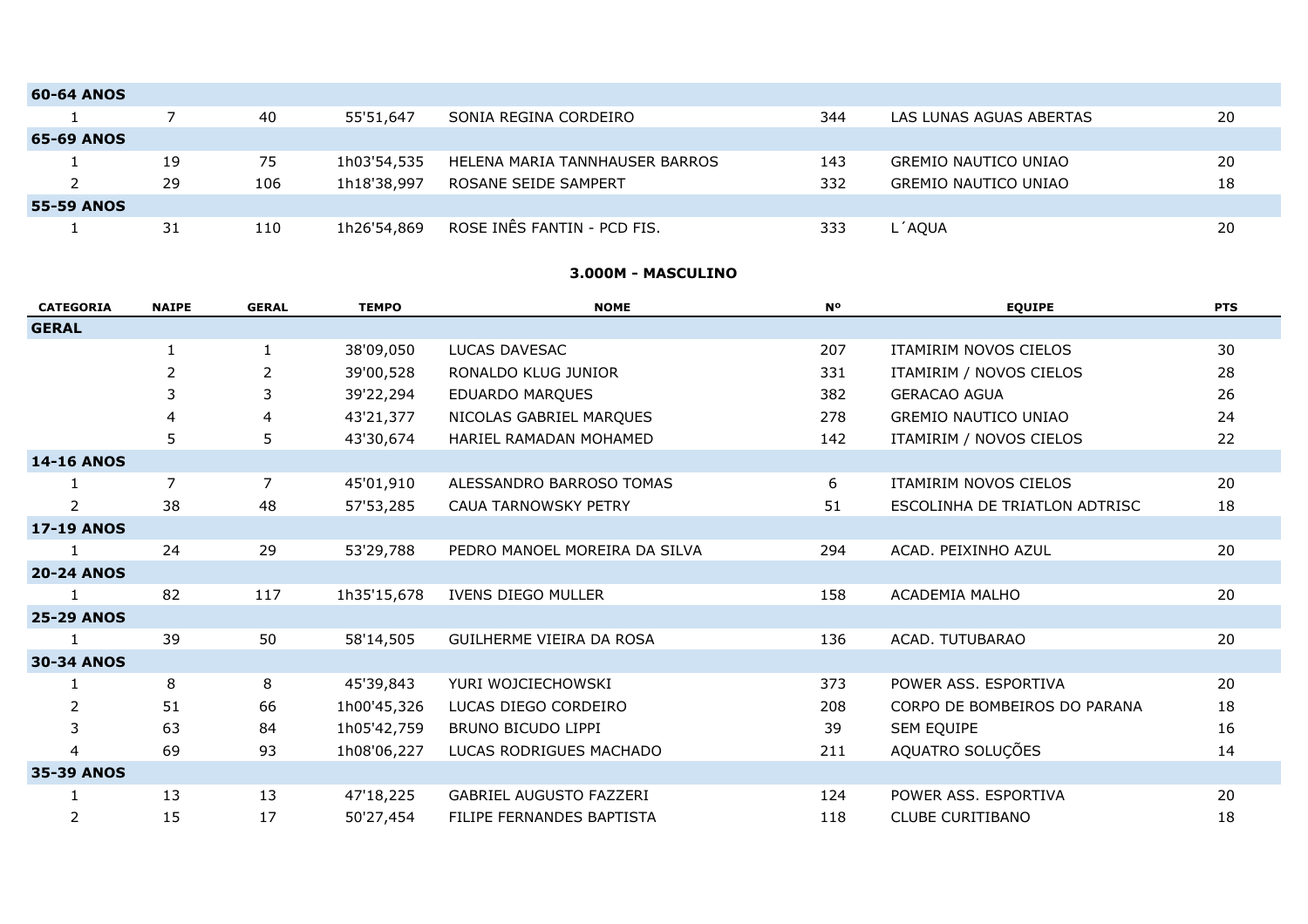| 3                 | 19 | 21  | 51'39,333   | DIEGO THETINSKI RODRIGUES           | 76  | <b>GERACAO AGUA</b>                 | 16             |
|-------------------|----|-----|-------------|-------------------------------------|-----|-------------------------------------|----------------|
| 4                 | 22 | 24  | 52'31,022   | MARCELO PEREIRA KLARMANN            | 232 | ASSOC. LEOPOLDINA JUVENIL           | 14             |
| 5                 | 33 | 38  | 54'35,490   | RAPHAEL SACRAMENTO GALVÃO           | 307 | TREINO TRAVESSIAS                   | 12             |
| 6                 | 34 | 42  | 56'38,008   | ANDRE CASTOLDI BORTOLINI            | 18  | <b>GERACAO AGUA</b>                 | 10             |
| 7                 | 48 | 63  | 1h00'11,286 | LUIZ EDUARDO VILAR                  | 223 | ACAD. SOTALIA                       | 9              |
| 8                 | 54 | 70  | 1h01'40,600 | EDUARDO FOGACA                      | 381 | TREINO TRAVESSIAS                   | 8              |
| 9                 | 62 | 82  | 1h05'21,959 | FERNANDO SAMPERT                    | 117 | GREMIO NAUTICO UNIAO                | $\overline{7}$ |
| <b>40-44 ANOS</b> |    |     |             |                                     |     |                                     |                |
| 1                 | 6  | 6   | 44'51,984   | BERNARDO DE CASTRO WANDERLEY        | 34  | <b>CLUBE CURITIBANO</b>             | 20             |
| $\overline{2}$    | 21 | 23  | 51'54,891   | <b>GUSTAVO RICARDO SCHUTZ</b>       | 141 | ACAD. TUTUBARAO                     | 18             |
| 3                 | 25 | 30  | 53'34,120   | LEANDRO DE MARCO DOMINGUES          | 196 | <b>GERACAO AGUA</b>                 | 16             |
| 4                 | 29 | 34  | 54'06,525   | MARCONI SARAIVA DANTAS              | 240 | ATN TUBARAO   CLUBE 29 JUNHO / ATLI | 14             |
| 5                 | 36 | 46  | 57'28,809   | MATEUS MARQUES TISOTT               | 261 | TTTEAM   CAIXEIROS                  | 12             |
| 6                 | 45 | 57  | 59'21,163   | RODRIGO CENSI                       | 322 | <b>GANA   ARRAIAS DO SUL</b>        | 10             |
| 7                 | 49 | 64  | 1h00'24,699 | HENRIQUE GERHARD                    | 145 | GREMIO ATIRADORES NOVO HAMBURGC     | 9              |
| 8                 | 65 | 89  | 1h06'21,616 | ROGÉRIO MENGARDA                    | 327 | SEM EQUIPE                          | 8              |
| 9                 | 71 | 98  | 1h10'45,882 | LUCAS EDUARDO MERCER DA SILVA       | 209 | ACADEMIA INSPIRAR                   | $\overline{7}$ |
| 10                | 78 | 107 | 1h19'10,750 | CARLOS EDUARDO ZWEIBRUCKER OLIVEIRA | 377 | GERAÇÃO ÁGUA                        | 6              |
| <b>45-49 ANOS</b> |    |     |             |                                     |     |                                     |                |
| 1                 | 9  | 9   | 45'45,647   | RAFAEL MATOS SCHEUER                | 300 | POWER ASS. ESPORTIVA                | 20             |
| 2                 | 11 | 11  | 47'10,700   | MAURICIO LETZOW                     | 264 | <b>BPRUN</b>                        | 18             |
| 3                 | 14 | 16  | 49'24,000   | ALEXANDRE GUERRA                    | 9   | APAN CONCORDIA                      | 16             |
| 4                 | 20 | 22  | 51'46,583   | MICAEL RAMALHO MENDES               | 266 | <b>GERACAO AGUA</b>                 | 14             |
| 5                 | 26 | 31  | 53'40,535   | RODRIGO TABORDA RIBAS               | 399 | <b>CLUBE CURITIBANO</b>             | 12             |
| 6                 | 28 | 33  | 53'54,182   | RAFAEL BRUM DIAS                    | 295 | SAMIR BAREL ASSESSORIA              | 10             |
| 7                 | 35 | 44  | 56'54,963   | JONSUE TRAPP MARTINS                | 172 | CLUBE CURITIBANO                    | 9              |
| 8                 | 40 | 52  | 58'54,800   | RENATO ARANHA DE ARAUJO             | 395 | <b>TREINO TRAVESSIAS</b>            | 8              |
| 9                 | 44 | 56  | 59'10,490   | LEANDRO AVEIRO TOTTI                | 195 | AQUATICOS   R&M ASS. ESPORTIVA      | 7              |
| 10                | 46 | 58  | 59'33,882   | DANIEL SEARA SCHLICHTING            | 66  | POWER ASS. ESPORTIVA                | 6              |
| 11                | 50 | 65  | 1h00'40,142 | EVERALDO GONZAGA CASSIANO           | 102 | AQUATICOS   R&M ASS. ESPORTIVA      | 5              |
| 12                | 55 | 71  | 1h02'15,798 | WILSON ISFER FILHO                  | 371 | <b>CLUBE CURITIBANO</b>             |                |
| 13                | 59 | 78  | 1h04'55,327 | NEWTON KLEBER DE ABREU JUNIOR       | 277 | <b>TREINO TRAVESSIAS</b>            | 3              |
| 14                | 72 | 99  | 1h11'11,209 | LUCIANO CARRASCO FALAVINHA SOUZA    | 217 | <b>CLUBE CURITIBANO</b>             | $\overline{2}$ |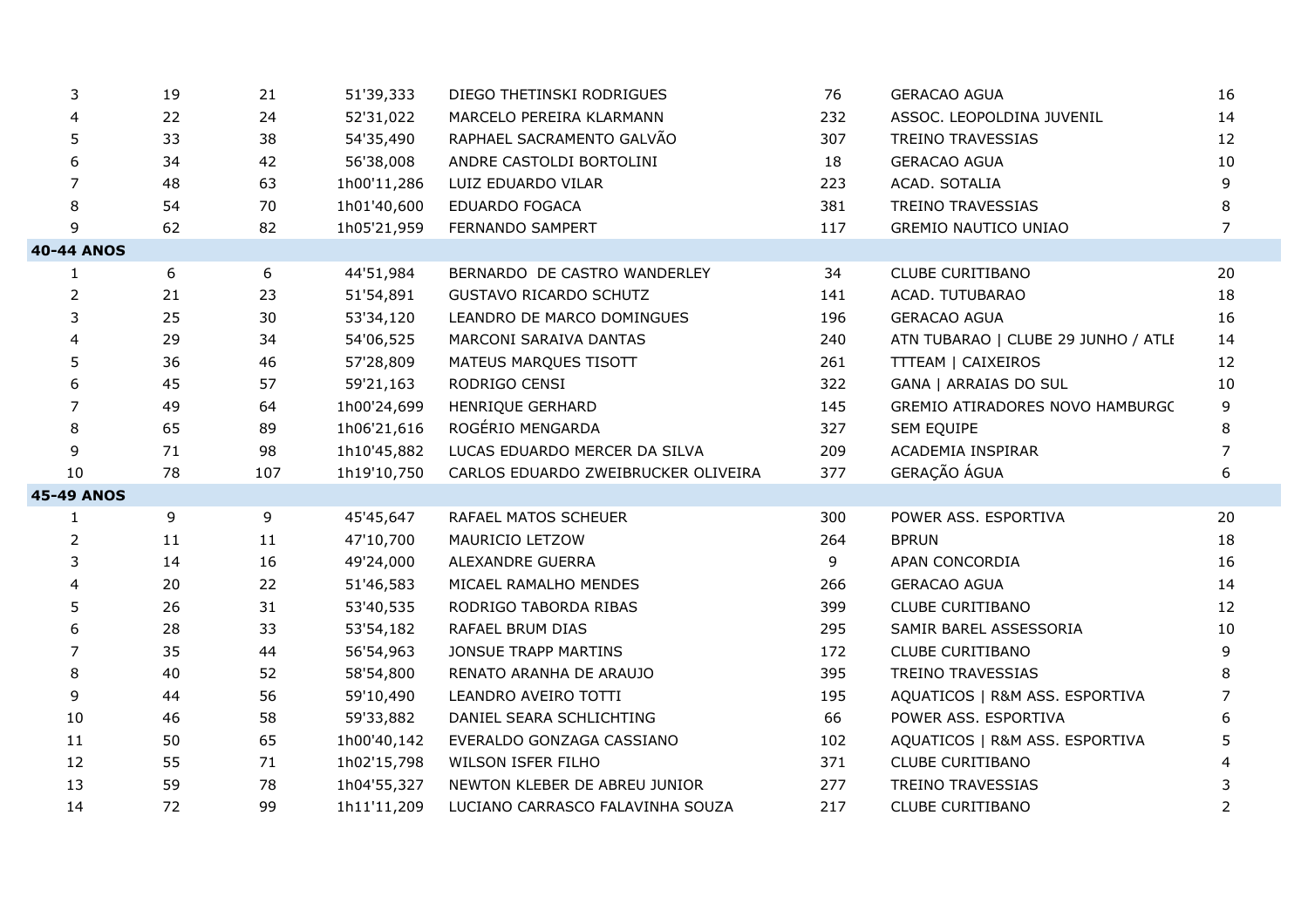| <b>50-54 ANOS</b> |    |     |             |                                  |                |                                  |                |
|-------------------|----|-----|-------------|----------------------------------|----------------|----------------------------------|----------------|
| $\mathbf{1}$      | 41 | 53  | 58'57,315   | JORGE DE PAULA                   | 174            | TREINO TRAVESSIAS                | 20             |
| $\overline{2}$    | 43 | 55  | 59'09,238   | MARCELO RODRIGUES DE OLIVEIRA    | 233            | GREMIO ATIRADORES NOVO HAMBURGC  | 18             |
| 3                 | 52 | 67  | 1h00'51,613 | MARCIO RAFAEL MORAES WEBER       | 238            | <b>GERACAO AGUA</b>              | 16             |
| 4                 | 53 | 68  | 1h01'00,937 | LUCIANO SOUSA DA COSTA           | 219            | POWER ASS. ESPORTIVA             | 14             |
| 5                 | 61 | 81  | 1h05'20,178 | ALESSANDRO PINHEIRO              | $\overline{7}$ | AQUATICOS   R&M ASS. ESPORTIVA   | 12             |
| 6                 | 66 | 90  | 1h06'41,560 | JEFERSON FISCHER SPERB           | 163            | <b>GREMIO NAUTICO GAUCHO</b>     | 10             |
| 7                 | 67 | 91  | 1h06'50,413 | VALDEMIR MANOEL DA SILVA         | 355            | ACAD. VIDA E AGUA                | 9              |
| 8                 | 70 | 97  | 1h10'29,705 | <b>WALTER RICHARD</b>            | 370            | GANA   ELASE                     | 8              |
| 9                 | 74 | 101 | 1h11'39,734 | MARCOS ANTONIO VICENTE           | 241            | <b>SEM EQUIPE</b>                | $\overline{7}$ |
| 10                | 75 | 102 | 1h11'45,409 | JOSÉ ALUÍSIO BAIÃO RIBEIRO       | 176            | SEM EQUIPE                       | 6              |
| 11                | 76 | 104 | 1h13'42,413 | LUCIANO ANTONIO CAPRIO DA SILVA  | 216            | <b>GREMIO NAUTICO UNIAO</b>      | 5              |
| <b>55-59 ANOS</b> |    |     |             |                                  |                |                                  |                |
| $\mathbf{1}$      | 10 | 10  | 46'56,908   | DECIO MARTINS COSTA NETO         | 73             | ASSOC. LEOPOLDINA JUVENIL   SAPT | 20             |
| 2                 | 12 | 12  | 47'15,153   | SÉRGIO CHIESA                    | 339            | <b>CLUBE CURITIBANO</b>          | 18             |
| 3                 | 16 | 18  | 50'39,038   | LEOPOLDINO S. DE ABREU BISNETO   | 197            | <b>CLUBE CURITIBANO</b>          | 16             |
| 4                 | 23 | 28  | 53'28,410   | GABRIEL DE OLIVEIRA XAVIER       | 126            | ASSOC. LEOPOLDINA JUVENIL        | 14             |
| 5                 | 31 | 36  | 54'23,165   | ALEXANDRE BACELLAR RAUPP         | 8              | GANA   ELASE                     | 12             |
| 6                 | 37 | 47  | 57'45,777   | MAURÍCIO LATERÇA                 | 263            | GANA   ELASE                     | 10             |
| $\overline{7}$    | 42 | 54  | 59'05,568   | CARLOS EDUARDO RODRIGUES ALVES   | 44             | GANA   ELASE                     | 9              |
| 8                 | 47 | 62  | 59'50,238   | PAULO D'ASSUMPÇÃO ZANIOL         | 287            | <b>CLUBE CURITIBANO</b>          | 8              |
| 9                 | 57 | 76  | 1h04'08,684 | VITOR HUGO GONÇALVES RODRIGUES   | 368            | CORPO DE BOMBEIROS DO PARANÁ     | $\overline{7}$ |
| <b>60-64 ANOS</b> |    |     |             |                                  |                |                                  |                |
| 1                 | 18 | 20  | 51'36,467   | CARLOS ANDRÉ GUIMARÃES PANGRACIO | 42             | <b>CLUBE CURITIBANO</b>          | 20             |
| 2                 | 27 | 32  | 53'43,289   | RAUL ALVES BUARQUE               | 309            | TREINO TRAVESSIAS                | 18             |
| 3                 | 30 | 35  | 54'08,754   | <b>EVALDO BELLOC NUNES</b>       | 100            | <b>TREINO TRAVESSIAS</b>         | 16             |
| 4                 | 32 | 37  | 54'33,209   | MÁRIO JORGE DA COSTA MONTEIRO    | 253            | <b>CLUBE CURITIBANO</b>          | 14             |
| 5                 | 57 | 75  | 1h03'23,814 | <b>IVAN MACEDO</b>               | 157            | CAMINHO DO MAR                   | 12             |
| 6                 | 58 | 77  | 1h04'51,874 | RAFAEL HEINICKE DO NASCIMENTO    | 299            | AQUATICOS   R&M ASS. ESPORTIVA   | 10             |
| $\overline{7}$    | 68 | 92  | 1h07'40,406 | JOSÉ HENRIQUE CANDEMIL           | 178            | LAS LUNAS AGUAS ABERTAS          | 9              |
| 8                 | 73 | 100 | 1h11'36,655 | CARLOS SILVEIRA DE LACERDA       | 46             | TREINO TRAVESSIAS                | 8              |
| 9                 | 80 | 115 | 1h30'10,678 | VICENTE JOSE BERTOLETTI          | 392            | AQUATICOS   R&M ASS. ESPORTIVA   | $\overline{7}$ |
| <b>65-69 ANOS</b> |    |     |             |                                  |                |                                  |                |